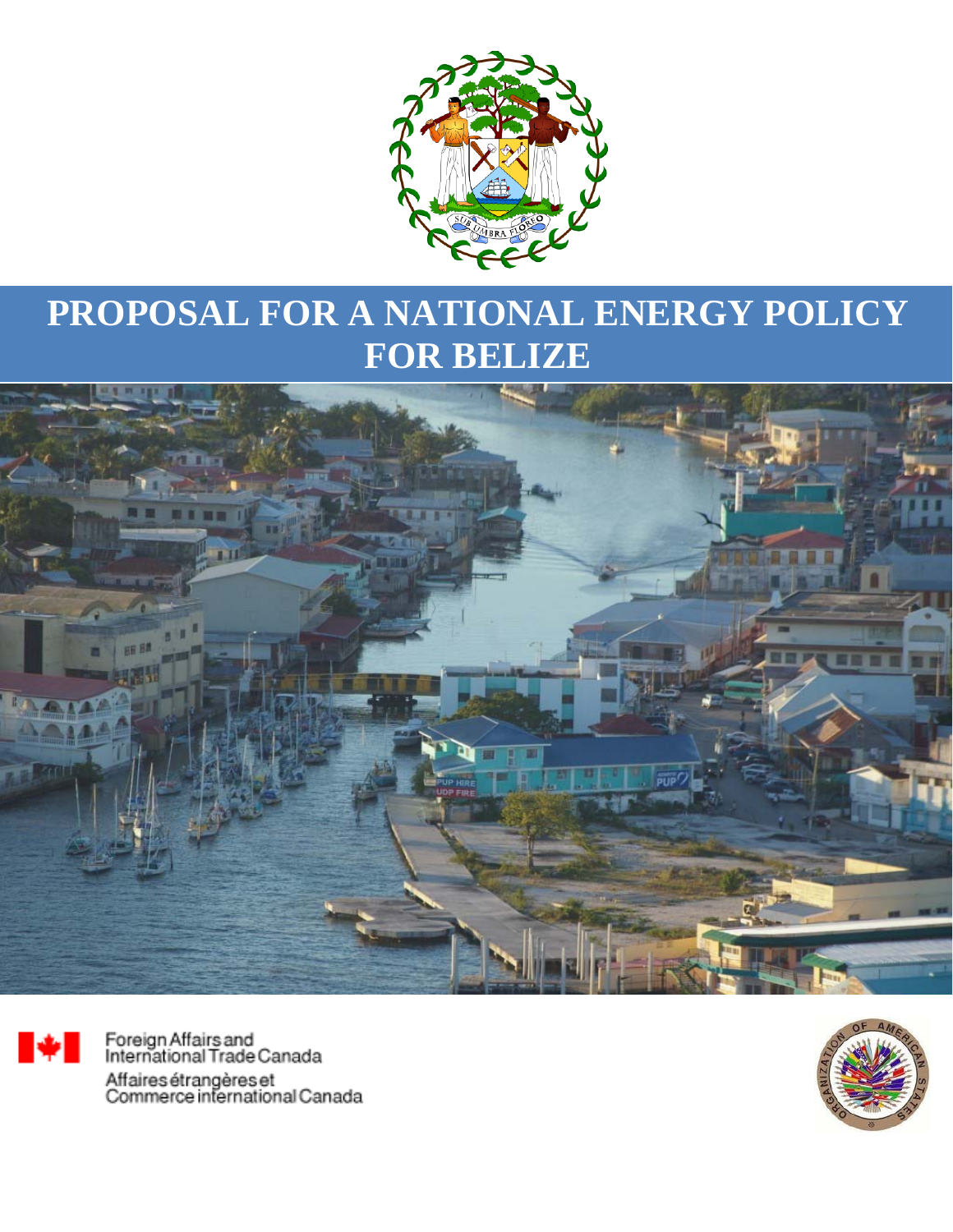# **March, 2011**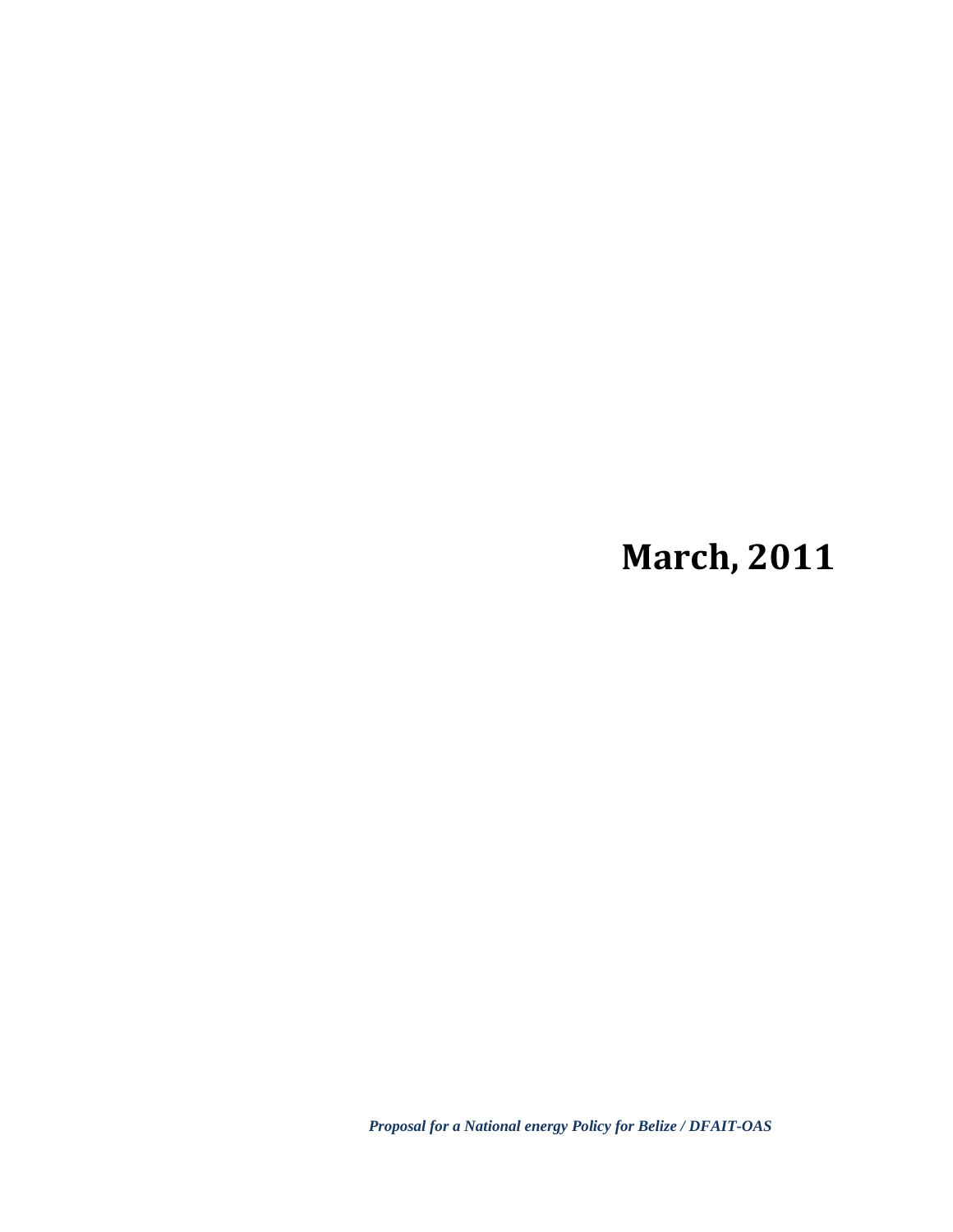THE GOVERNMENT OF BELIZE

## **PROPOSAL FOR A NATIONAL ENERGY POLICY FOR BELIZE**

*Project sponsored by the Department of Foreign Affairs and International Trade of Canada* 

*Conducted by OAS/DSD/Energy and Climate Change Mitigation Section*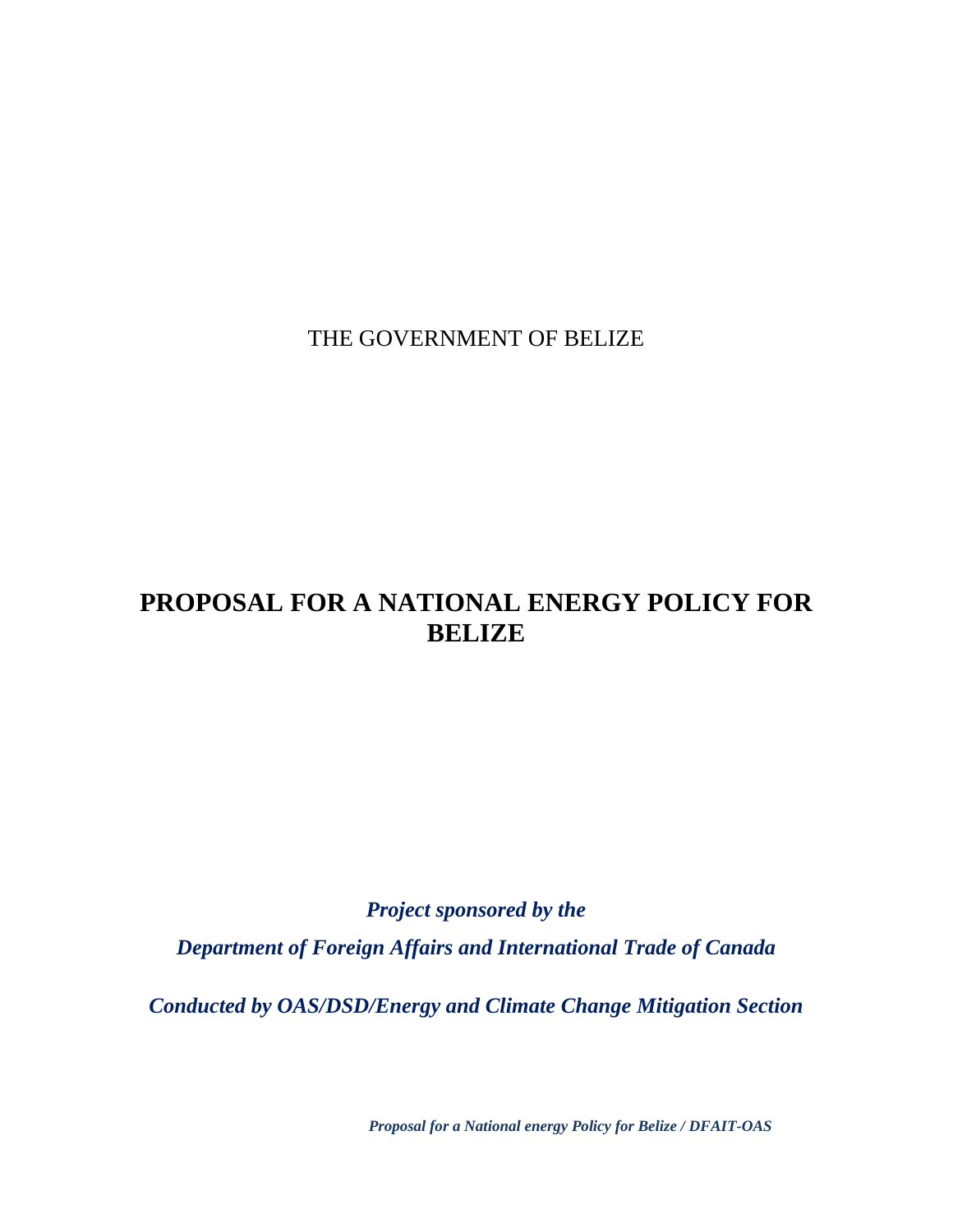## **List of Acronyms**

| <b>BAL</b>      | <b>Belize Aquaculture Limited</b>                          |
|-----------------|------------------------------------------------------------|
| <b>BEL</b>      | <b>Belize Electricity Limited</b>                          |
| <b>BELCOGEN</b> | <b>Belize Co-Generation Energy Limited</b>                 |
| <b>GPD</b>      | Geology and Petroleum Department                           |
| <b>GST</b>      | <b>General Sales Taxes</b>                                 |
| ME              | Ministry of Energy                                         |
| <b>MCTPU</b>    | Ministry of Communications, Transport and Public Utilities |
| <b>MNRE</b>     | Ministry of Natural Resources and the Environment          |
| <b>NEP</b>      | <b>National Energy Policy</b>                              |
| <b>OAS</b>      | <b>Organization of American States</b>                     |
| <b>PUC</b>      | <b>Public Utilities Commission</b>                         |
| <b>RETs</b>     | Renewable Energy Technologies                              |
| <b>SED</b>      | <b>Sustainable Energy Development</b>                      |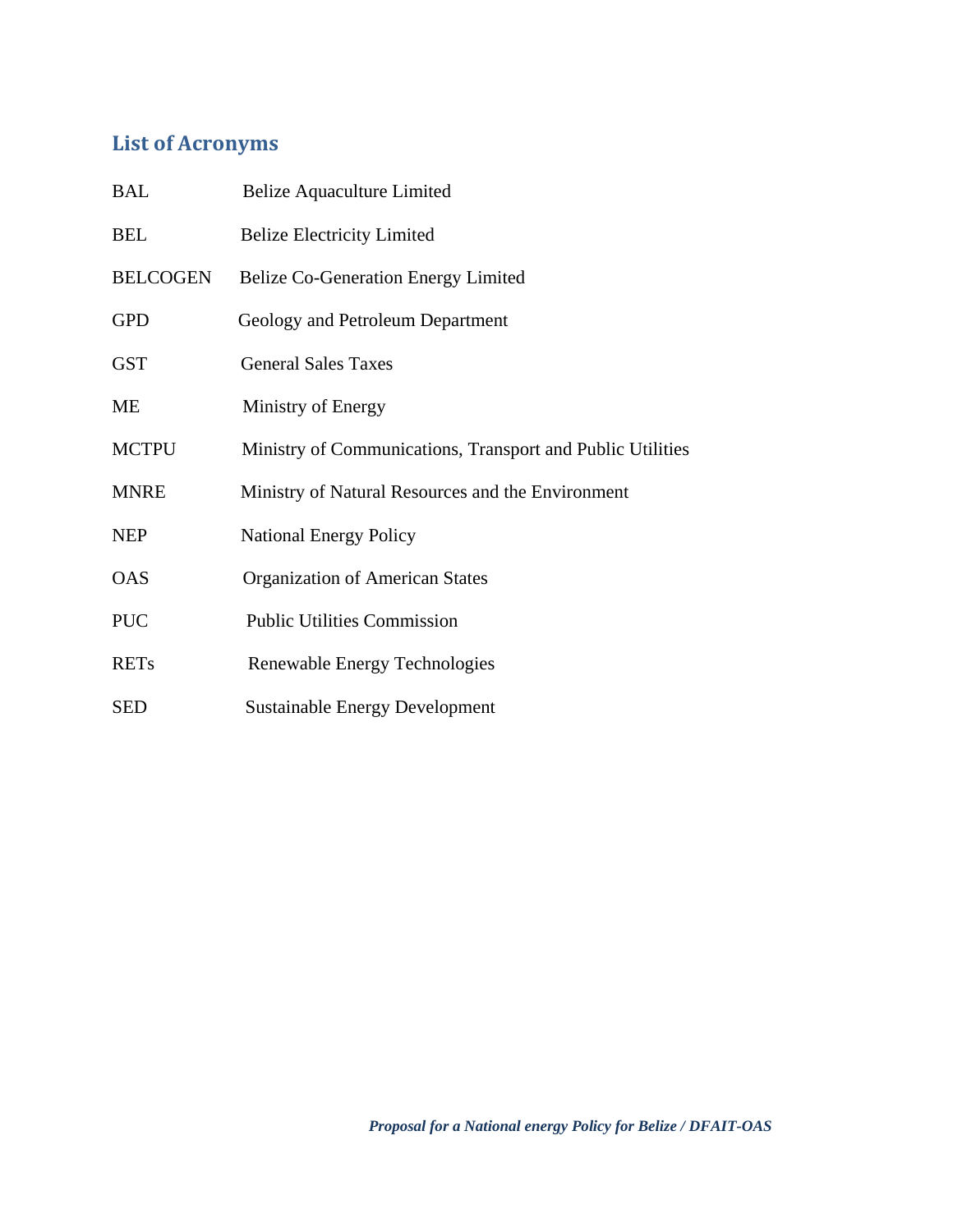## **Contents**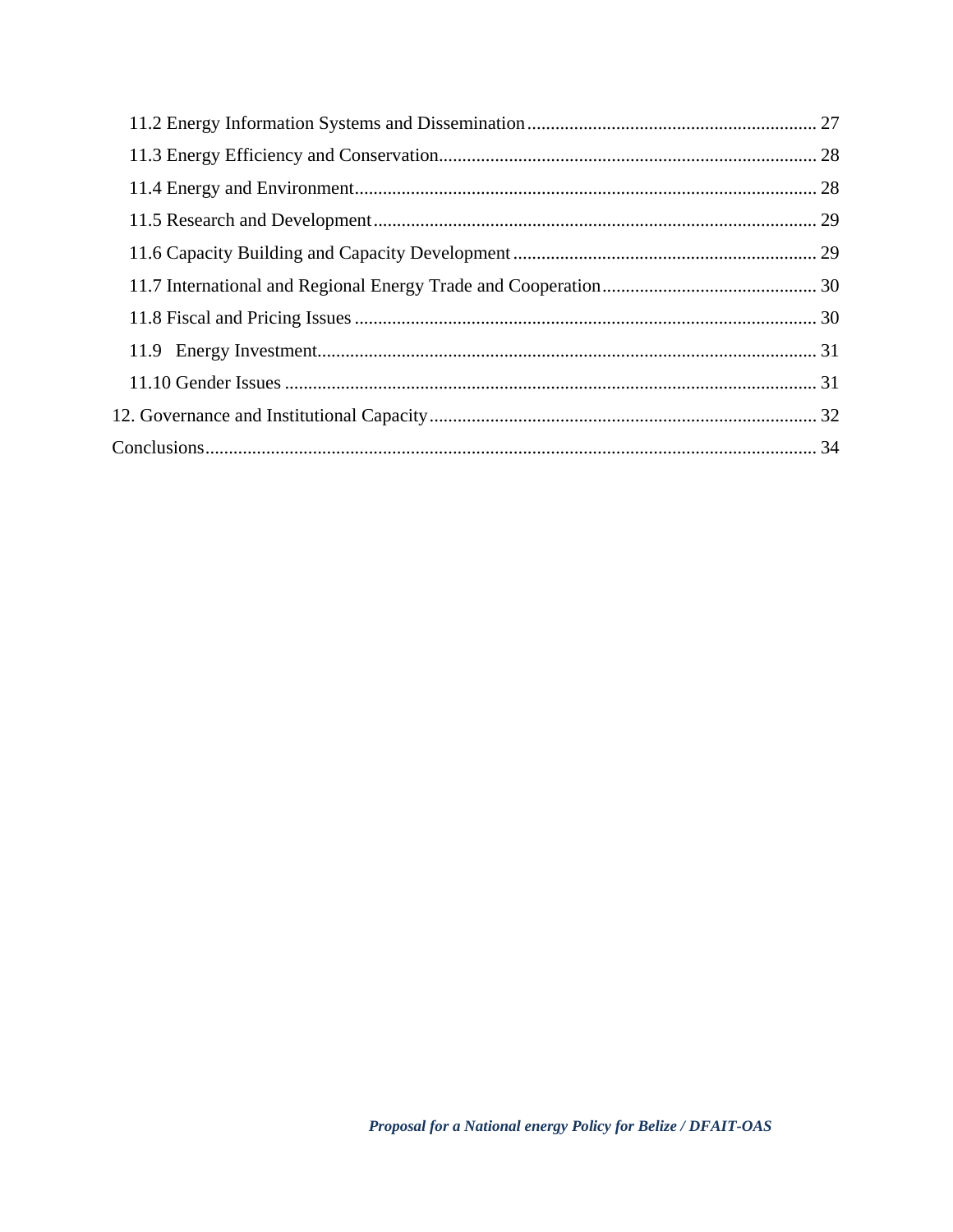## **1. Introduction**

This document outlines a proposed National Energy Policy (NEP) for the Government of Belize. A secure and sustainable energy supply is critical to the nation's development. Energy services are needed for electricity generation, water supply, agriculture production, transportation and telecommunications. All these services are integral to the development of Belize. The priority areas, overarching goal and specific objectives for the development of the energy sector can be summarized as security of supplies, environmental protection and competitiveness. This policy document identifies seven key areas needed to attain them, including energy efficiency, reduction in reliance on imported fuels, stability in energy supply, administration and dissemination of national energy data, measures to curb carbon dioxide and other emissions, efficient and effective delivery of energy and policy support to the energy sector.

#### **1.1 Why an Energy Policy**

As the country embarks upon a development process and the modernization of the economy, it needs to address energy challenges. All modern economies are energy dependent. If economic prosperity is to be achieved and sustained, and living standards for Belizeans improved, a paradigm shift in policy and planning for energy supply and consumption is crucial.

Belize is abundant in energy resources, particularly biomass (forestry), hydroelectricity, solar and wind. Although these resources could play a central role in sustaining development, the nation remains highly dependent on imported energy sources. Furthermore, access to energy in rural areas is inadequate and public awareness regarding energy efficiency is low.

The institutional framework put in place in the mid-1980s has not changed significantly. Most of the institutional deficiencies posing major obstacles in improving the energy sector still exist, particularly the absence of one single authority responsible for formulating and coordinating energy sector policy. Energy needs of people living in rural areas remain unaddressed. As a result these populations rely largely on biomass. Improving energy access in rural areas would play a pivotal role in poverty reduction.

As the government embarks on a revision of the nation's energy policy, it is essential that it understands the importance of reliable, sustainable and indigenous sources of energy in achieving the country's potential for development. The vulnerability of the economy in the last decade, faced with insecure energy supplies, must be addressed. First of all, a short, medium and long term policy providing guidance on how to address energy needs must be adopted. Secondly, legal and institutional frameworks must be adapted to favor new investments in sustainable energy supplies that will yield affordable energy services. Critical changes in this direction are to improve governance, including enhanced sector management, to emphasize service affordability and to widen access, thus covering the rural production sector.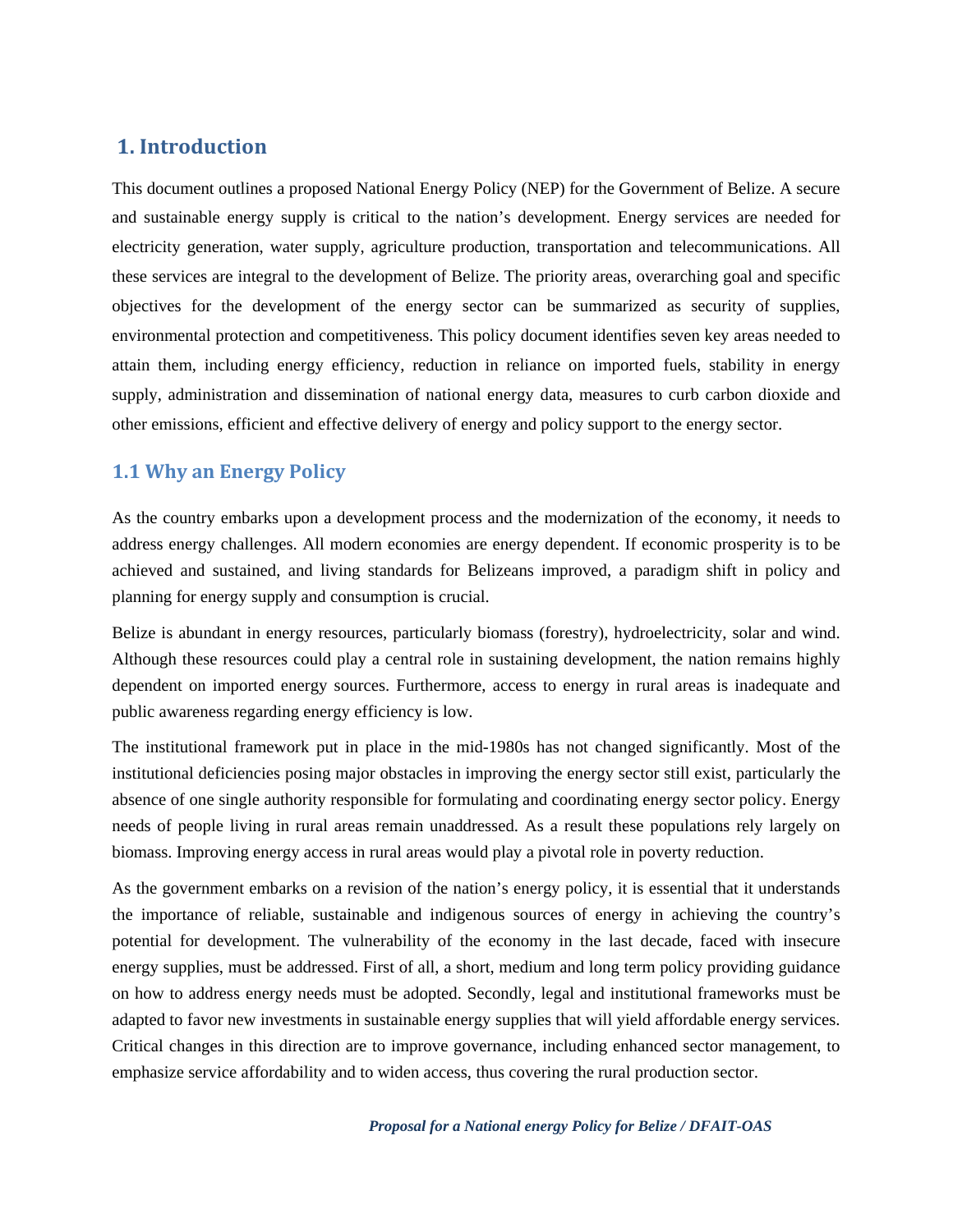## **2. Outlook on Energy**

#### **2.1 Global**

- 1. Oil is the principal source of energy in the world. About 87% of total primary energy consumption comes from fossil fuel and about 40% from oil. World oil prices have been increasing in the last decade. In 2007, they nearly doubled those of 2003 in real terms. During the 2008 oil crisis they reached US\$147 per barrel in mid-July and, although the crisis was short lived, current prices in international markets have toppled US\$100. Prior to 2000, the average spot price per barrel was about US\$20. In March 2011, the average spot price was US\$103 per barrel. According to the Energy Information Administration the forecast of the spot price of oil will reach about US\$150 per barrel in 2014 and US\$200 per barrel by 2025.
- 2. The 2009 edition of the World Energy Outlook projected that, by 2030, total primary energy demand will increase by over 50%. The demand for oil and natural gas is attributable to the increasing consumption levels of emerging developing countries and emerging economies like China and India. It is expected that global demand for oil to grow by 41% by 2030. Such increases in demand will drive up oil and gas prices in international markets.
- 3. Since 2005 the members of the Organization of the Petroleum Exporting Countries (OPEC) have not increased their oil production but have increased the oil prices. The cost of oil exploration and development, across-the-board increases in commodity prices and a weaker U.S. dollar have all served to drive up prices.
- 4. The global challenge is the identification of plausible ways to maintain reasonable energy prices, mitigate the adverse effects of high petroleum prices, minimize fossil fuel supply disruptions, lower the rate of increases in consumption of fossil fuels and minimize the deleterious effects of climate change and greenhouse gas emissions.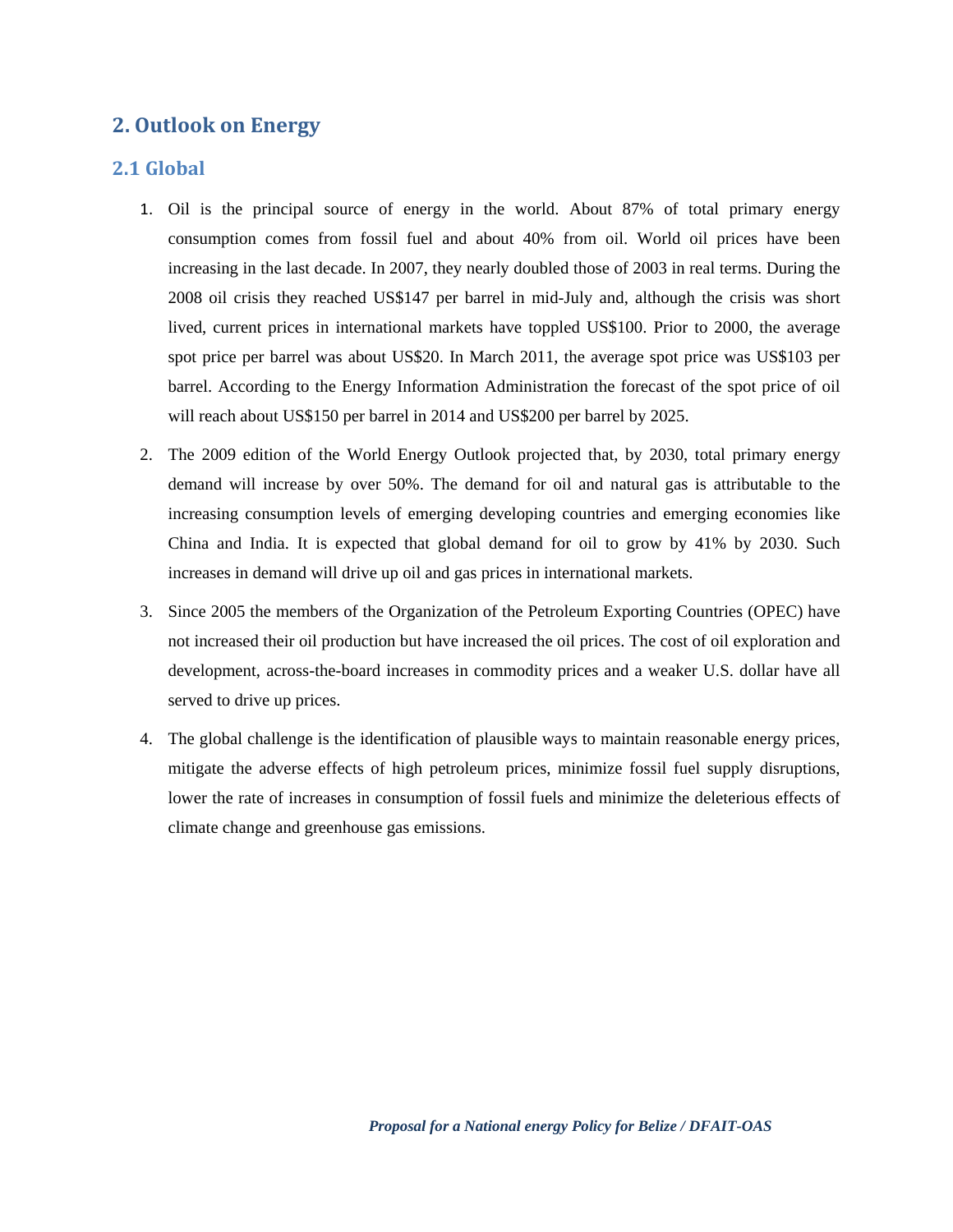#### **2.2 Regional**

- 5. The Caribbean Community (CARICOM) is an organization that comprises of 15 full members, 5 associate members and 7 observer members. CARICOM is comprised mainly of small island developing states. Most of its member states have limited natural resources, small populations, small economies, but widely different energy realities, including Belize.
- 6. The fifteen CARICOM states are almost entirely dependent on imported oil and gas. It is estimated that up to 95% of commercial energy consumed in the CARICOM region is derived from fossil fuels, primarily oil. That figure represents about 90 million barrels of oil equivalent in a year.
- 7. CARICOM countries are essentially net importers of crude oil and refined products with the exception of Trinidad and Tobago and, to a lesser degree, Belize —largely because of extraregional sources. Specifically, CARICOM member states source petroleum products from Trinidad and Tobago (PETROTRIN), Curação (PDVSA), Puerto Rico (Shell), St. Croix (Hovensa) and through the Energy Cooperation Agreement PETROCARIBE with Venezuela.
- 8. CARICOM member states experience the strong negative economic effects stemming from increasing international demand for petroleum and rising petroleum prices. In order to counteract said effects, CARICOM established the Petroleum Stabilization Fund in 2004, and in 2005 certain member states signed the Energy Cooperation Agreement PETROCARIBE.
- 9. Within the PETROCARIBE energy cooperation agreement, provisions have been made to allow member countries to purchase oil on preferential financing terms. The price of the world markets has grown, and so has the value of PETROCARIBE loans to importing countries. PETROCARIBE has become the single largest source of concessionary finance to the Caribbean Region. PETROCARIBE credits to importing countries from June 2005 to December 2007 amounted to \$1.17 billion, and are expected to reach \$4.5 billion by 2015.
- 10. In 2010, in accordance with the provisions of the Lima Agreement, Belize was accepted as a member of the Latin American Energy Organization (OLADE). OLADE provides technical support to help improve energy security and, advises and promotes cooperation and coordination among its member countries.
- 11. The Central American Integration System (SICA) has the potential to support some of the energy challenges of Belize and to be the ramp for the implementation of regional agreements.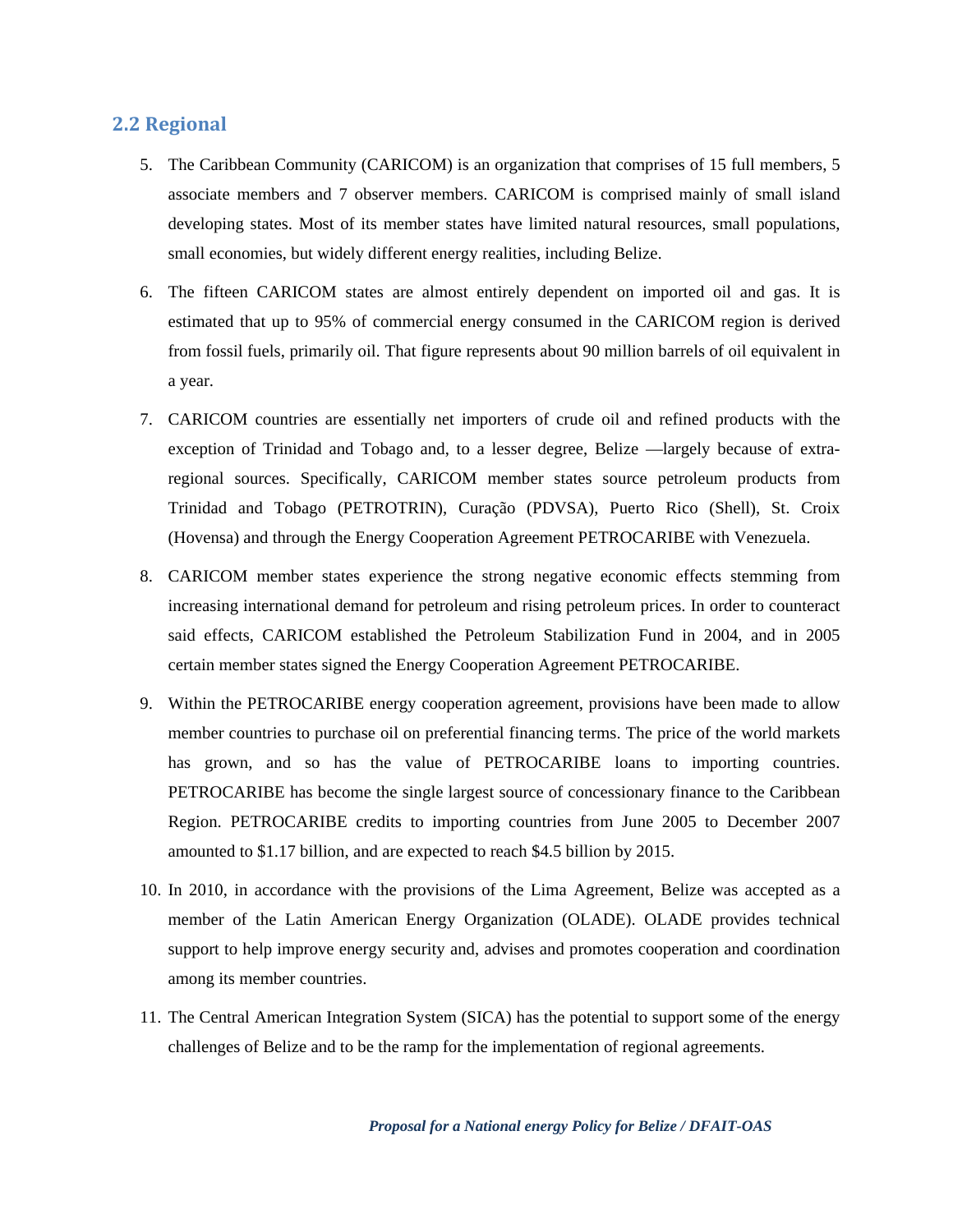## **3. Objectives and Priorities of the Energy Policy**

A secure, competitively priced, and environmentally sound energy supply is a basic requirement for a competitive economy. Without an energy supply with these characteristics, sustained economic growth, employment and prosperity are at risk. These components are all essential, though their relative importance differs. In certain instances, they are clearly complementary, while in others they appear to be mutually competitive.

Policy decisions sometimes involve tradeoffs between one objective and another. For example, improvement in energy efficiency will address all objectives of the energy policy. Similarly, investment in renewable energy sources will address environmental protection and security of supply (though not necessarily competitive pricing).

The importance of security of supply can be realized by considering the cost of energy not being available when required by an end-user. Interruption of the energy supply, or threats of interruption, could lead to widespread disruption. Better security can be achieved by ensuring that energy sources are reliable, that markets are designed and regulated appropriately, and that energy systems are resilient to shocks through a combination of diversity and flexibility.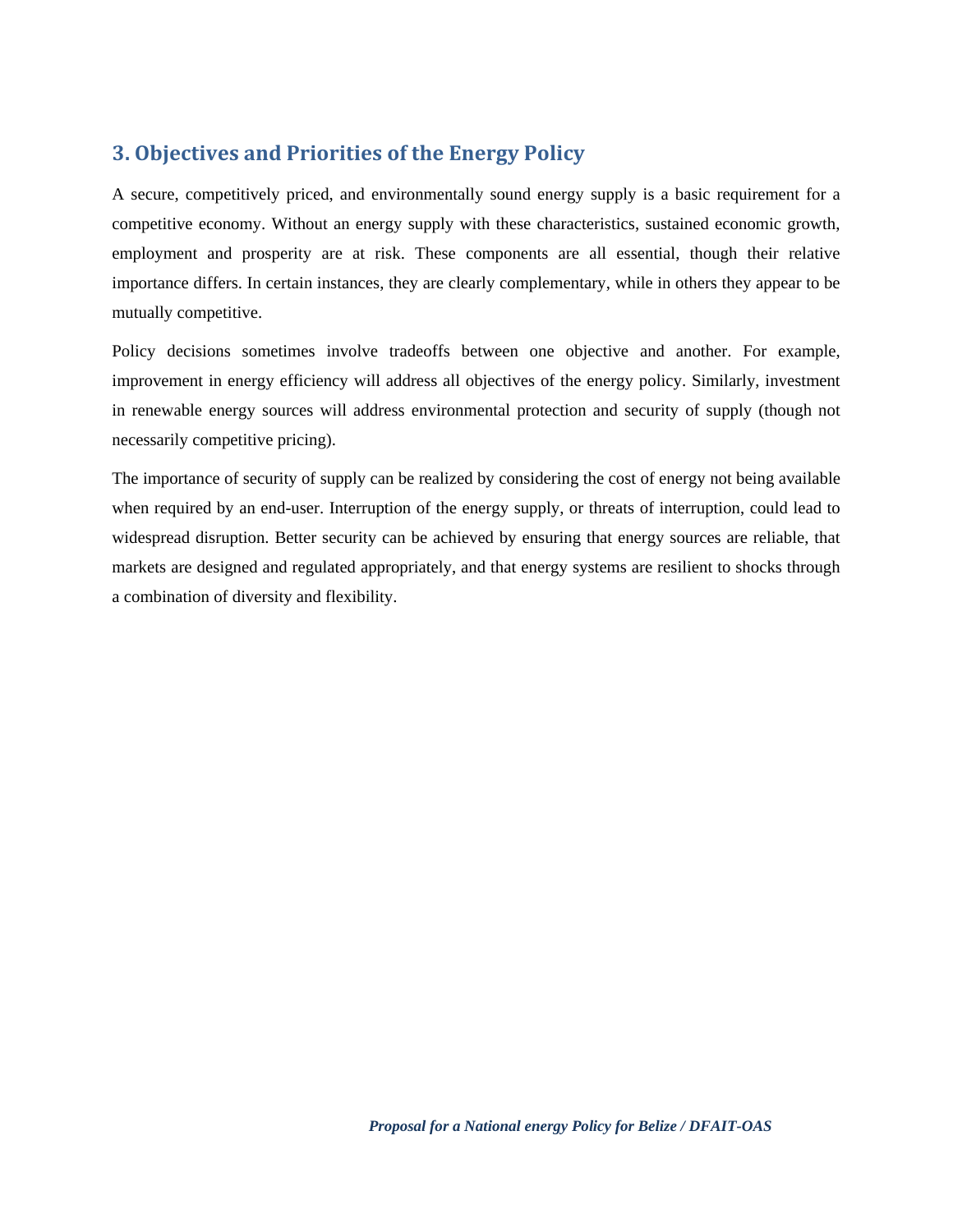## **4. Part 1 Main Policy Goal, Vision and Broad Objectives**

**The main goal of the energy sector is**: *To meet the energy needs of the people though energy efficiency, production, procurement, transportation, distribution and end-user systems in order to contribute to social and economic development in an environmentally sustainable manner.* 

**A Vision for Belize's future energy independence**: *We define energy independence as the ability to meet its vital energy needs with reliable, affordable and renewable energy resources. This requires the pursuit of a balanced and advantageous transition toward control of our energy future, built upon a solid and ever growing foundation of our own free, abundant, clean, and renewable energy resources —the wind, the sun and the water.*

## **4.1. Broad Objectives**

The following broad objectives should be addressed in the energy policy:

**Objective 1** – *To ascertain the availability, potential and demand of the various energy resources in the country*

To meet this objective, Government shall:

- A. Create an Energy Unit with appropriate technical staff offering energy audits and capacity building.
- B. Build a database on all the available energy resources and energy consumption patterns. This will enable the government to match supply to demand over the long term and also provide information on potential projects for investment.
- C. Build the necessary local capacity to acquire the required data and assess and evaluate the resources.

**Objective 2** – *To increase access to modern, affordable and reliable energy services in order to contribute to poverty eradication* 

To achieve this objective the Government shall:

- A. Encourage private sector investment and management in the energy sector.
- B. Promote competition between energy service providers.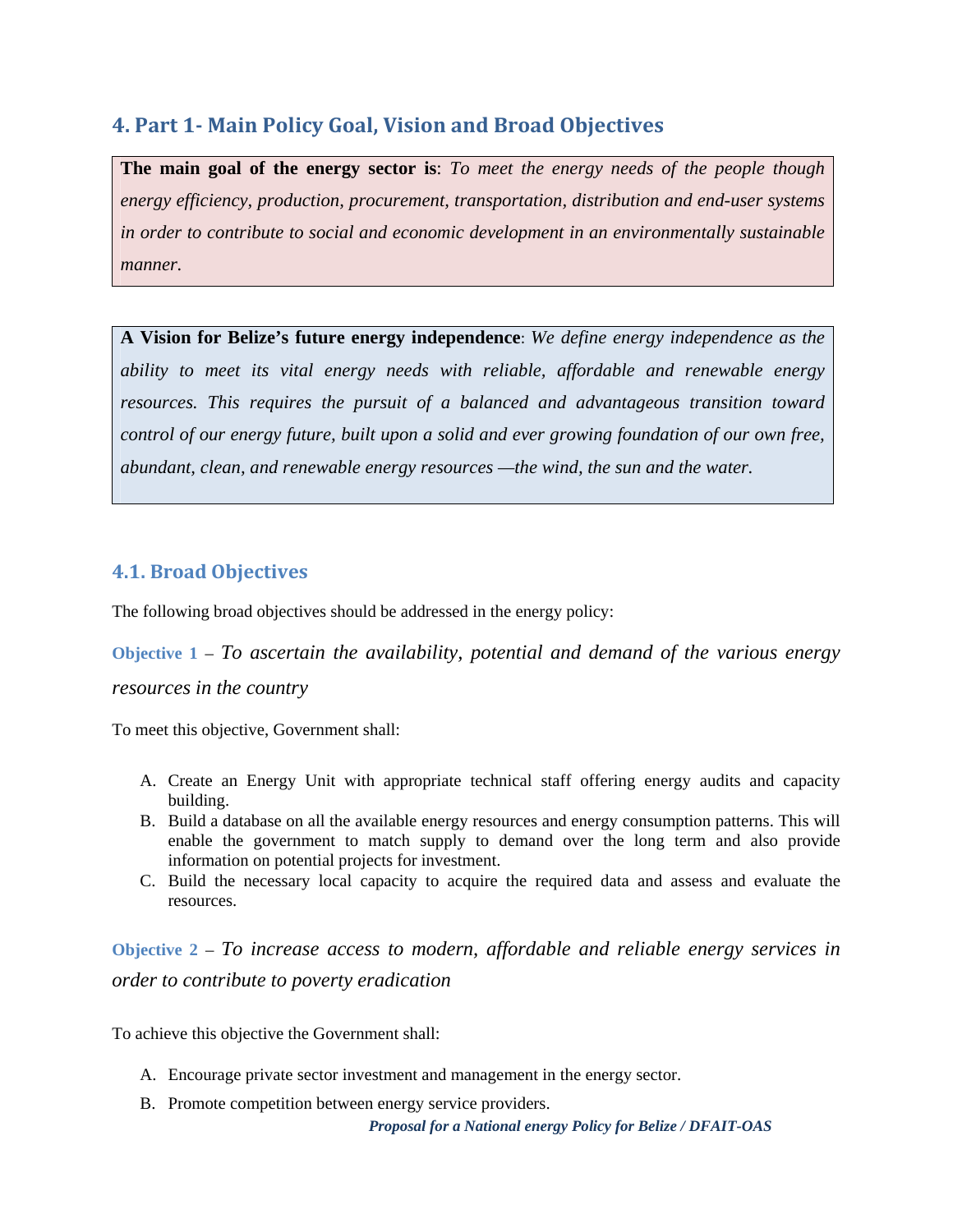- C. Promote the development of markets in energy technologies and services.
- D. Create an enabling environment to markedly improve rural energy supply and access by:
	- (a) applying subsidies for certain types of capital investments;
	- (b) applying differential tariffs to different areas and projects; and
	- (c) organizing rural communities for better provision of services.
- E. Provide education and technical advice and information on energy conservation.
- F. Encourage local financial institutions to establish sustainable financing mechanisms for energy programs.
- G. Intervene through transparent, regulatory and other carefully defined and timed mechanisms, to ensure effective delivery of energy services to consumers where market failures are identified.

**Objective 3** – *To improve governance of the energy sector by defining the relative roles and functions of the various governance institutions, thus making the operation of these institutions more accountable and transparent, and their membership more representatives, and to strengthen government capacity to better formulate and implement energy policies*.

To achieve the above objective Government shall:

- A. Create a Ministry of Energy and define the roles and functions of the various institutions involved in the energy sector, increasing the role of the private sector, NGO's and communities.
- B. Create a transparent legal and regulatory framework for the sector.
- C. Build capacity at the national and local levels for better formulation and implementation of energy policies and programs.
- D. Build the capacity of regulatory agencies to provide even-handed and predictable regulation.
- E. Improve the coordination between government departments for effective implementation of government policies.
- F. Consult stakeholders in the formulation and implementation of new energy policies in order to ensure that policies take into consideration the views of a wider range of stakeholders.

**Objective 4** – *To stimulate economic development, Government will ensure that energy plays a central role in the economic development of Belize and the sub-region.*

To achieve this, the Government shall:

- A. Promote energy trade within the region to encourage competition within the energy markets to achieve efficiency.
- B. Attract investments in energy services by providing appropriate incentives.
- C. Ensure energy supply security and reliability.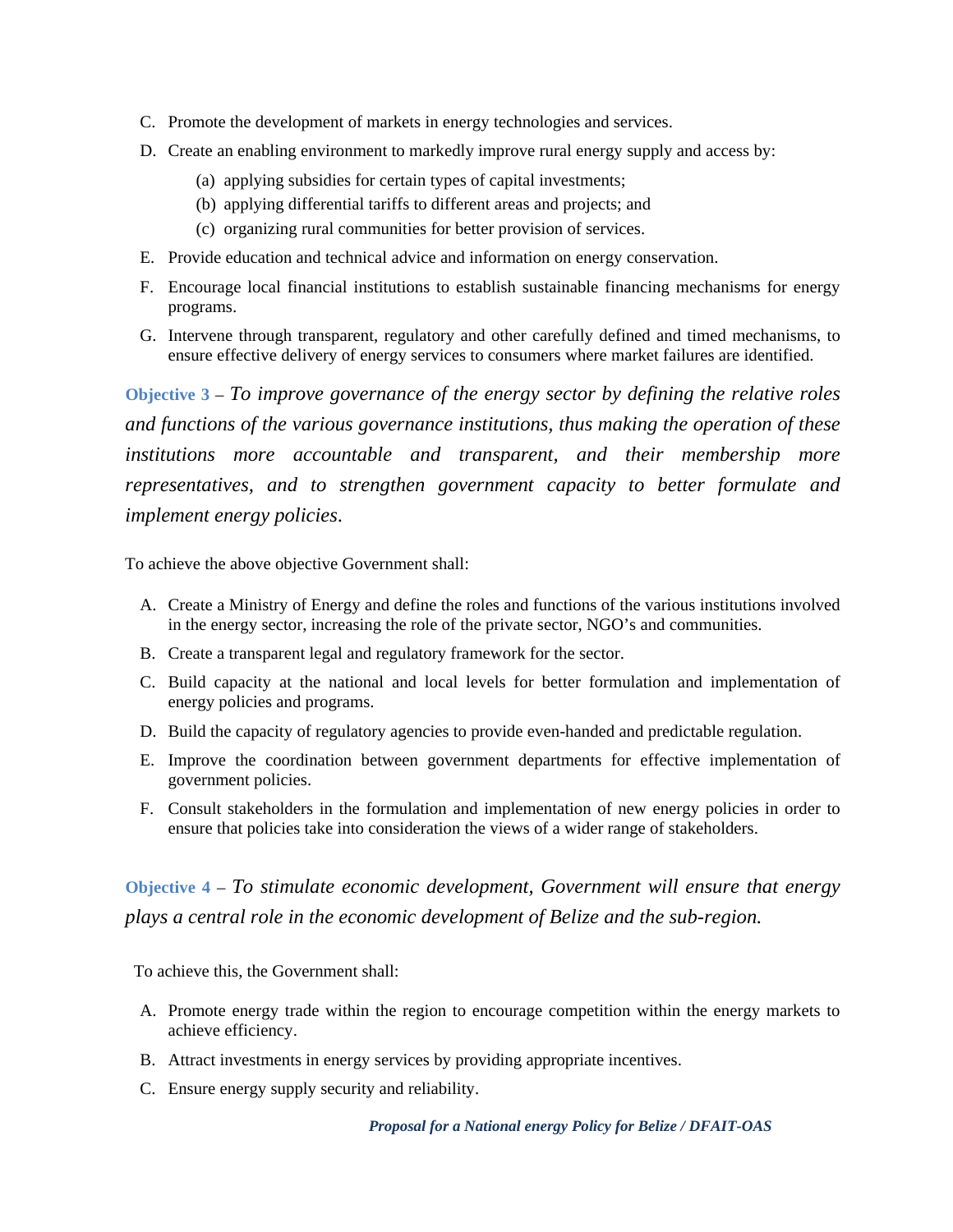**Objective 5** – *To manage energy related environmental impacts. Government will ensure that environmental considerations are given priority by energy suppliers and users to protect the environment and put in place a monitoring mechanism to evaluate compliance with established environmental protection guidelines.* 

To meet the above objective, Government shall:

- A. Promote the use of alternative sources of energy and technologies which are environmentally friendly.
- B. Sensitize energy suppliers and users about the environmental issues associated with energy.
- C. Work toward the establishment and acceptance of broad targets for the reduction of energyrelated emissions that are harmful to the environment and energy users.
- D. Promote efficient utilization of indigenous energy resources.
- E. Strengthen the environment-monitoring unit in the Ministry dealing with the environment.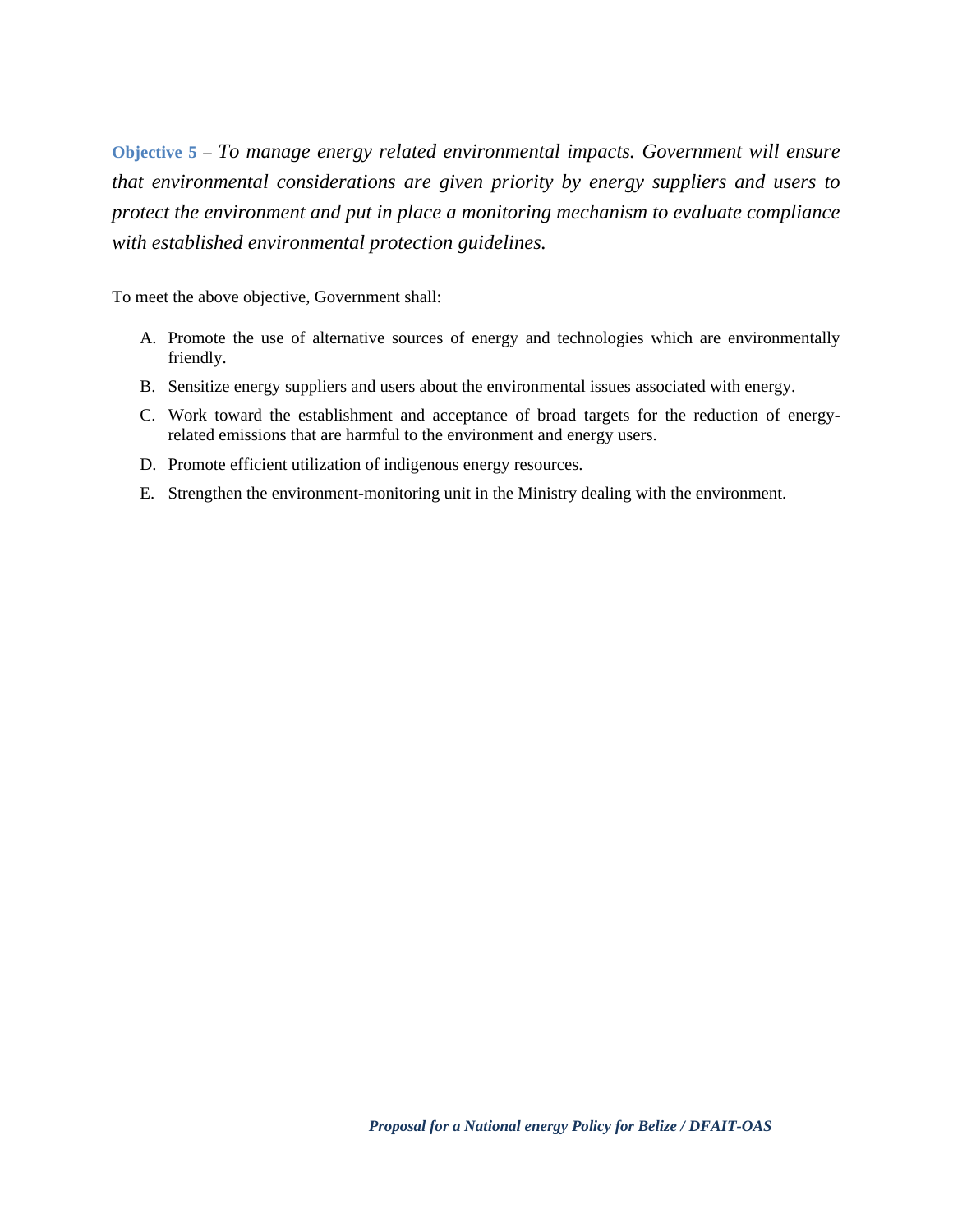## **5. Part 2 Energy Policy Statements**

#### **5.1 Regulation Principles for the Energy Sector**

Due to the liberalization of Belize's economy it is essential that decisions pertaining to the energy sector ensure appropriate energy supply and use. An efficient and sustainable energy sector needs open and competitive markets that will result in efficient resources allocation. Currently, energy prices may not accurately reflect the full social cost and energy suppliers may not choose the most efficient options. Government intervention may be warranted in such instances. With a current monopoly in the energy sectors, especially the power sub-sector, legislative and regulatory gaps resulting in unfair practices by the players. This calls for government intervention to ensure fair play, protect consumers, ensure the financial viability of private investments, promote competition and collect information.

#### **5.2 Energy Demand Side Objectives and Strategies**

#### **5.2.1 Household Sector**

Unemployment in Belize is high (14%) and a large percentage of households are poor. In these poorer households, the main source of energy is fuel wood and charcoal. Kerosene lamps and candles are used mainly for lighting. These sources of energy militate against the efficient and rational use of energy. Furthermore, low-income households tend to purchase cheap, inefficient, unsafe appliances, thus increasing the risk to their health and other hazards. The numerous problems associated with inefficient appliances would require a combination of policies that would tackle efficiency of energy use, energy conservation and a change to more energy efficient appliances. In rural areas, there is a need to have access to electricity especially for communal facilities where RETs are the most reliable option.

**1. Objective**: To provide affordable energy services for households and community-based services including water supply and sanitation, health, education, public lighting and communication in order to improve the social welfare of the rural population.

#### **Policy Statements**

- A. *The government shall encourage the use of efficient end-use technologies and good household practices.*
- B. *Alternative sources of energy for cooking, heating, cooling, lighting and other applications will be encouraged.*
- C. *The safety of household energy appliances will be ensured through regulation of safety standards.*
- *D. The government shall lend support to schemes that support the provision of electricity services to communal facilities in rural areas.*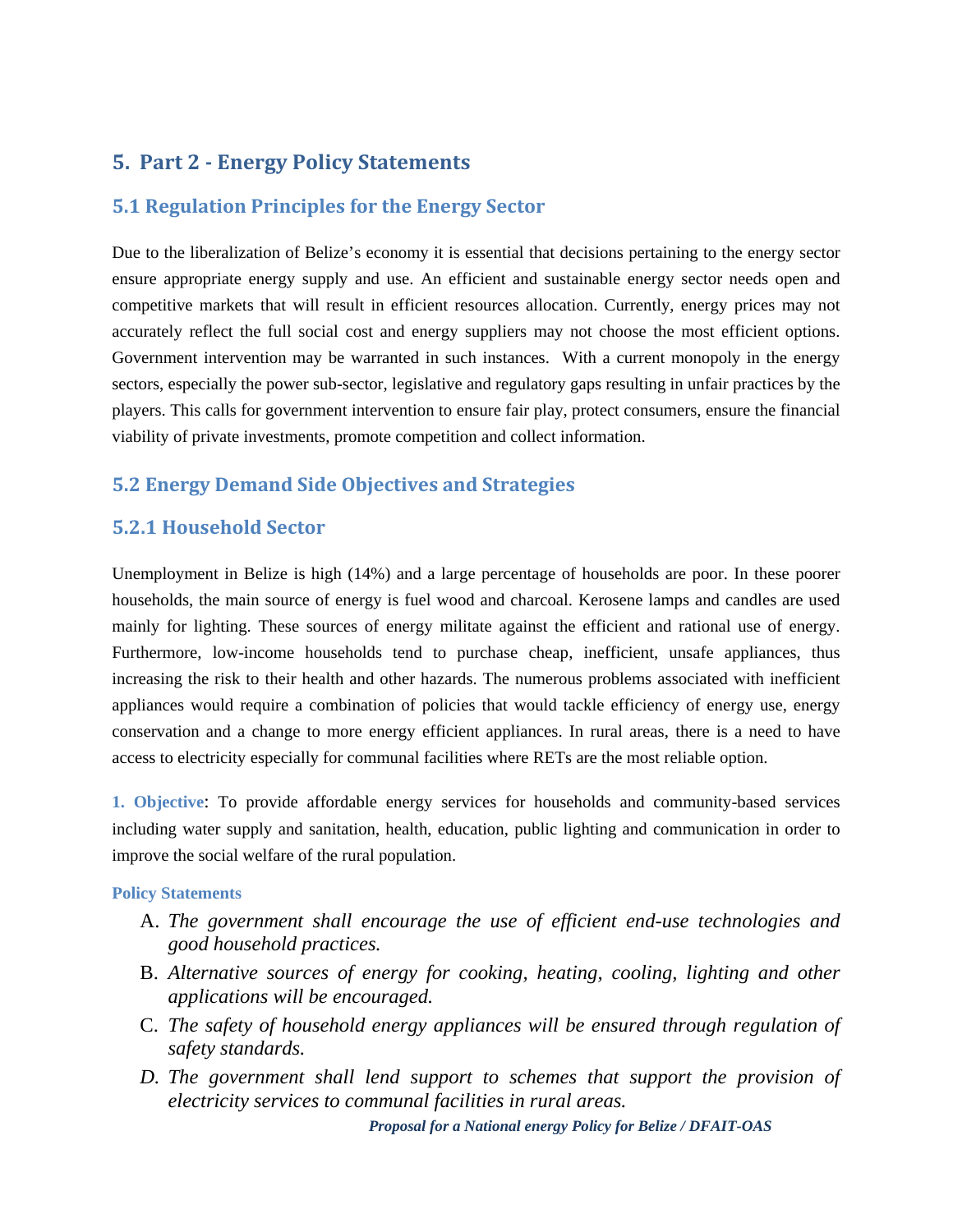#### **2. Strategies**

- A. A comprehensive Household Energy Plan, which adequately addresses issues related to shortages and inefficient use of biomass and affordability of modern energy services, will be developed.
- B. The adoption of energy demand side management in middle and high-income households and the implementation of energy conservation measures in institutional buildings and in government departments will be emphasized.
- C. Incentives will be created to make electricity and other modern fuels more easily accessible in rural areas.

#### **5.2.2 Industrial Sector**

Lack of expertise in industry has been identified as one of the key barriers to increased energy efficiency. Most industries in Belize consume large quantities of electricity inefficiently. Implementing energy efficiency programs will reduce consumption and operating expenses.

**Objective**: To address the power needs of the industrial sector and to introduce energy efficiency measures in industry which will result in an overall financial and environmental benefit that will make the industry more competitive.

#### **Policy Statements**

- *A. Government will ensure that energy supply is adequate in order to meet energy demand of the industry.*
- *B. Energy audits will be made mandatory and energy efficiency and conservation measures will be regulated.*
- C. *Government will promote the performance of audits, demonstrations, information dissemination, sectoral analyses and training programs.*

#### **Strategies**

- A. Training and other incentives will be provided to industries in order for them to adopt more efficient energy end-use technologies.
- B. Environmental performance auditing will be enforced
- C. Coordination between institutions concerned with energy, industry and environmental issues will be improved.
- D. Financial incentives will be provided for energy efficiency (e.g., the introduction of "time-use" electricity tariffs).
- E. Government will promote energy efficiency awareness amongst industrial energy consumers, and will encourage the use of energy-efficient practices by this sector.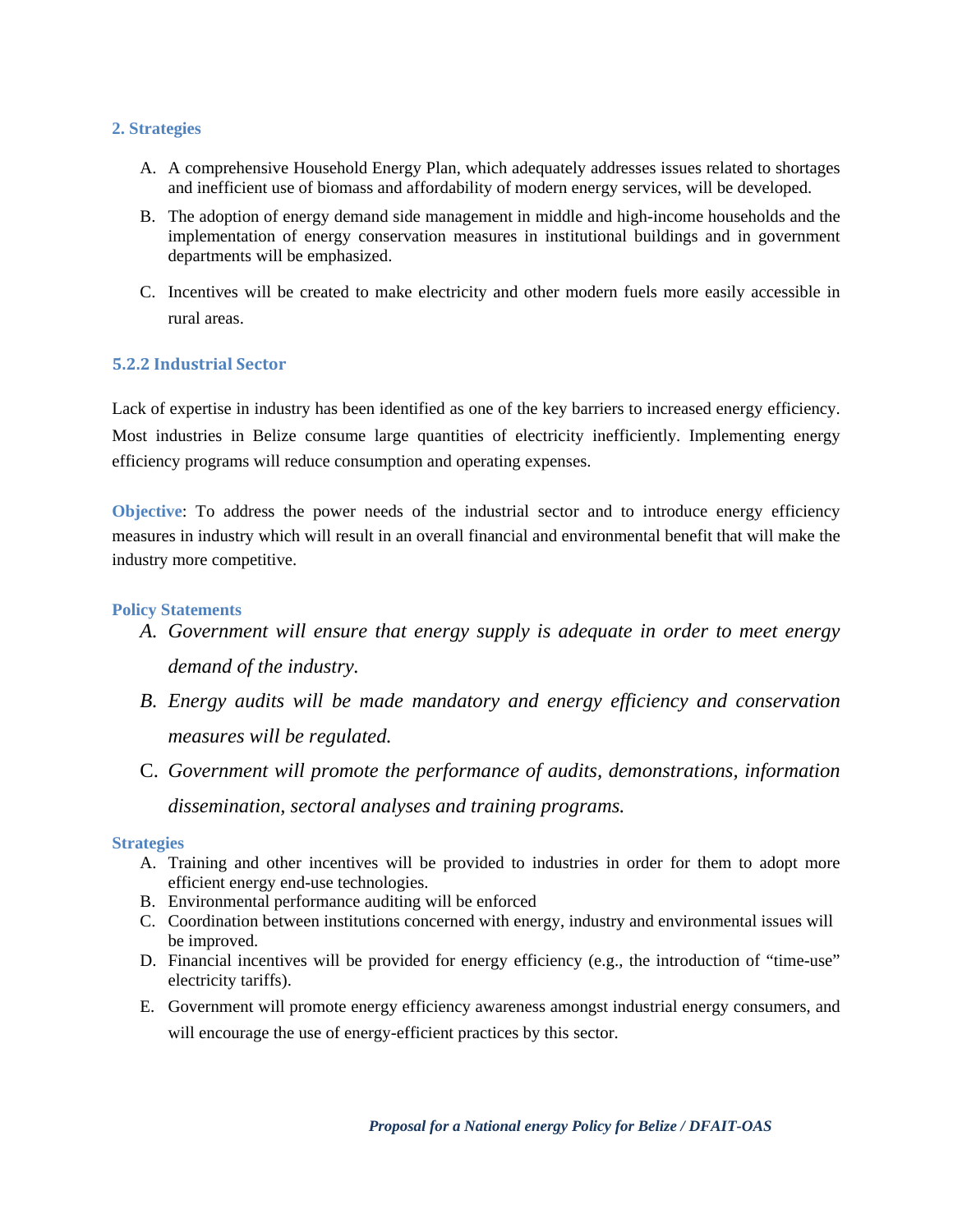#### **5.2.3 Commercial Sector**

The commercial sector includes, among others, wholesale and retail shops, hospitals, hotels, restaurants and recreation centers. Overall, the demand for energy in the sector is mainly met by commercial electricity and petroleum.

#### **Policy Statements**

- *A. Government will ensure sufficient and cost-effective energy supply to meet the increasing demand in the commercial sector.*
- *B. Energy management practices will be promoted and regulated as necessary.*
- *C. The efficient use of alternative energy sources will be encouraged.*

#### **5.2.4 Mining Sector**

Demand is met through self-generation and, in fewer cases, through the grid. Mining companies will be encouraged to generate their own electricity and cooperate in the development of power infrastructure. Mining companies will be encouraged to develop surplus power from self-generation, which will be sold to neighboring communities.

- A. *Mining companies will be encouraged to generate their own electricity and to diversify their generation and distribution energy mix.*
- *B. Mining companies will be encouraged to provide and, when possible, sell power to communities in the environs of their mining areas.*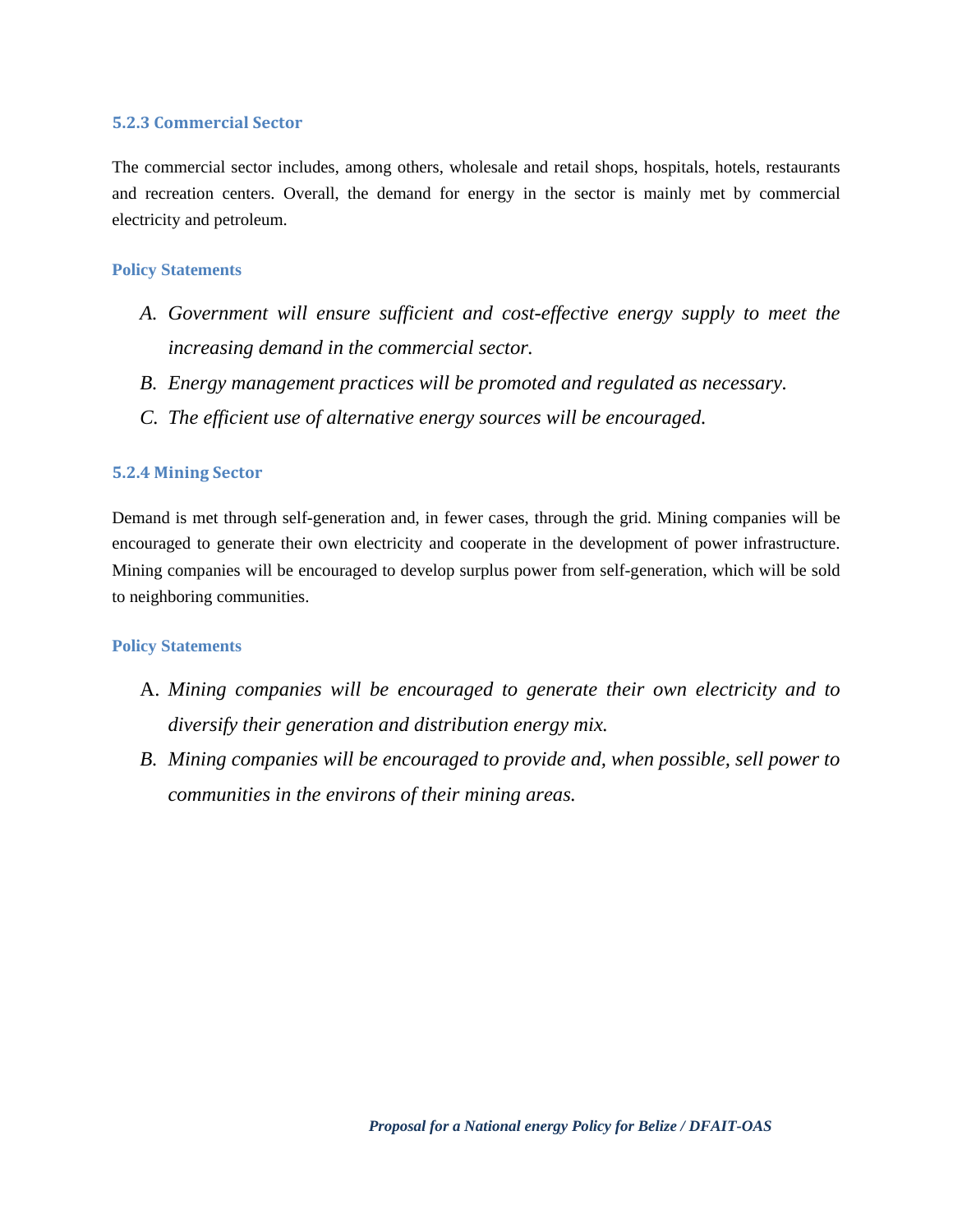#### **5.2.5 Transport**

The transport sector is a major user of petroleum products. Although road transportation is dominant, various forms of transportation play vital roles in the lives of rural populace. Some regulations are in place, albeit inefficient practices abound the sector.

**Objective**: To promote optimum, efficient and environmentally conscious utilization of petroleum fuels and substitution.

#### **Policy Statements**

- *A. Government will promote energy efficiency and conservation in the transport sector.*
- B. *Use of more efficient transportation modes shall be encouraged.*

#### **Strategies:**

- A. Government will formulate fiscal and transport policies to promote energy conservation and efficiency.
- B. The feasibility of introducing measures for pollution control will be explored, including using environmentally friendly fossil fuels such as unleaded gasoline, low sulfur diesel and importation of more efficient vehicles.
- C. Incentives will be provided to promote mass transport systems so that the proliferation of individual vehicles is reduced.
- D. The development of sub-sectors concerned with other forms of transportation will be encouraged.

#### **5.2.6 Agriculture Sector**

The current agricultural policy calls for increased output and efficiency in agricultural production, timely delivery and efficient use of energy inputs into agriculture and increased use of tractors. The main energy challenge within the agriculture sector is ensuring the supply of sufficient and cost-effective energy that meets the requirements for improved agricultural activities, including agro-processing and irrigation. There is a need to create a commercial environment and encourage entrepreneurs to develop and distribute energy products and technologies in order to improve efficiency in agricultural production and add value to agricultural products. Furthermore, methods and approaches on how to maximize the use of alternative sources of energy such as micro-scale hydro, solar, wind, biomass, and other renewable energies must be developed and commercialized.

**Objective:** To increase the use of modern energy in agriculture, thus increasing in agricultural production, leading to the achievement of the country's food security objectives.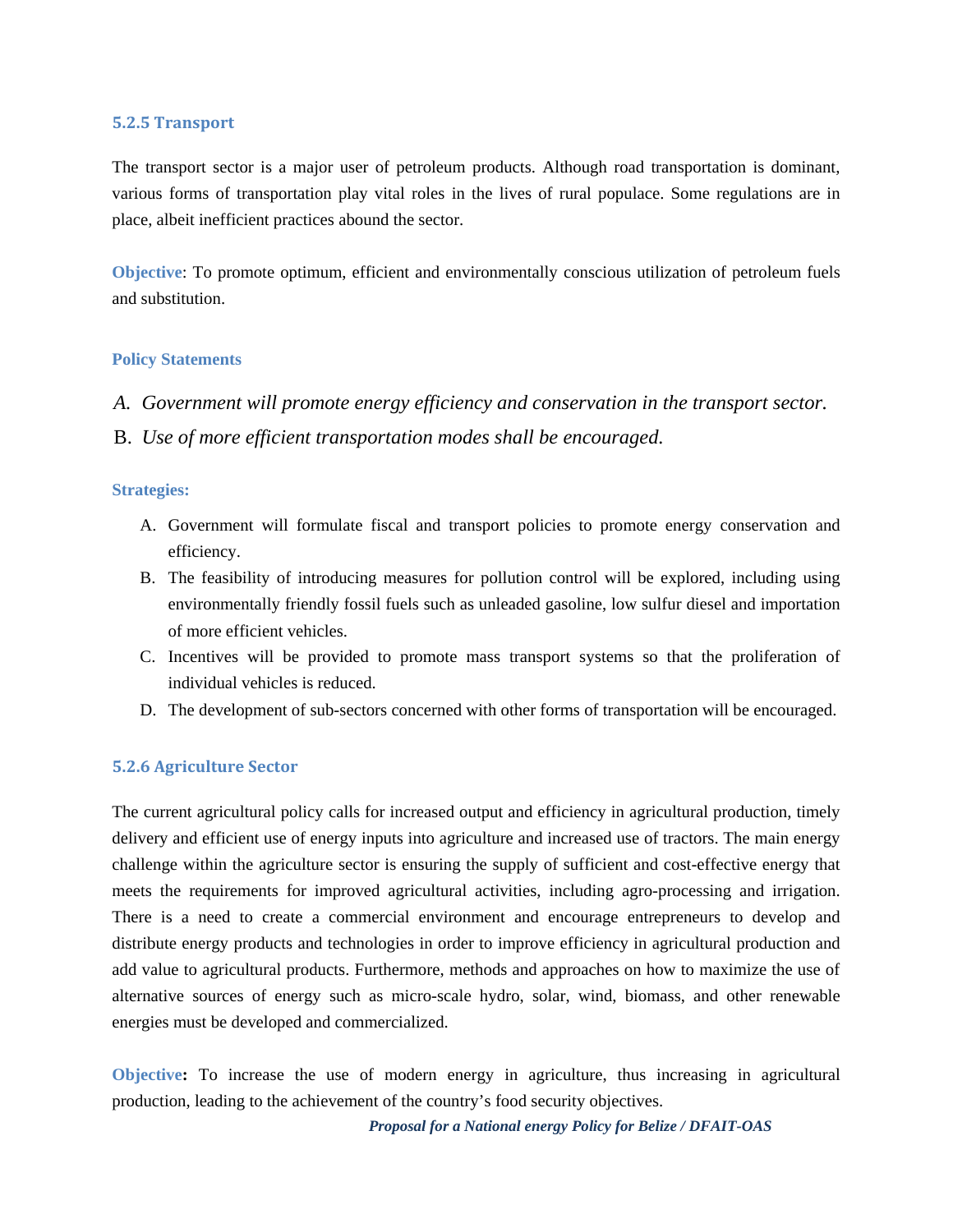#### **Policy Statements**

- A. *Government shall ensure sufficient energy supply to meet the increasing demand in the agriculture sector.*
- B. *Energy efficiency measures will be encouraged in irrigation, agro-processing and other agricultural activities.*
- C. *Agro-processing centers will be facilitated with appropriate energy alternatives, with emphasis on electrification in order to promote small-scale industry, employment creation and economic growth.*
- D. *Governmental institutions and private sector related directly and indirectly with the energy sector will encourage research and development to introduce appropriate energy efficiency technologies for agriculture activities.*

#### **Strategies**

- A. Farmers will be encouraged to implement modest mechanization that focuses on providing access to energy services, which helps to raise the productivity of labor-intensive agriculture.
- B. Capacity building, information and awareness campaigns will be undertaken and facilities to finance energy services for rural agro-processing will be provided.
- C. Measures should be taken to ensure that petroleum products are readily available in rural areas.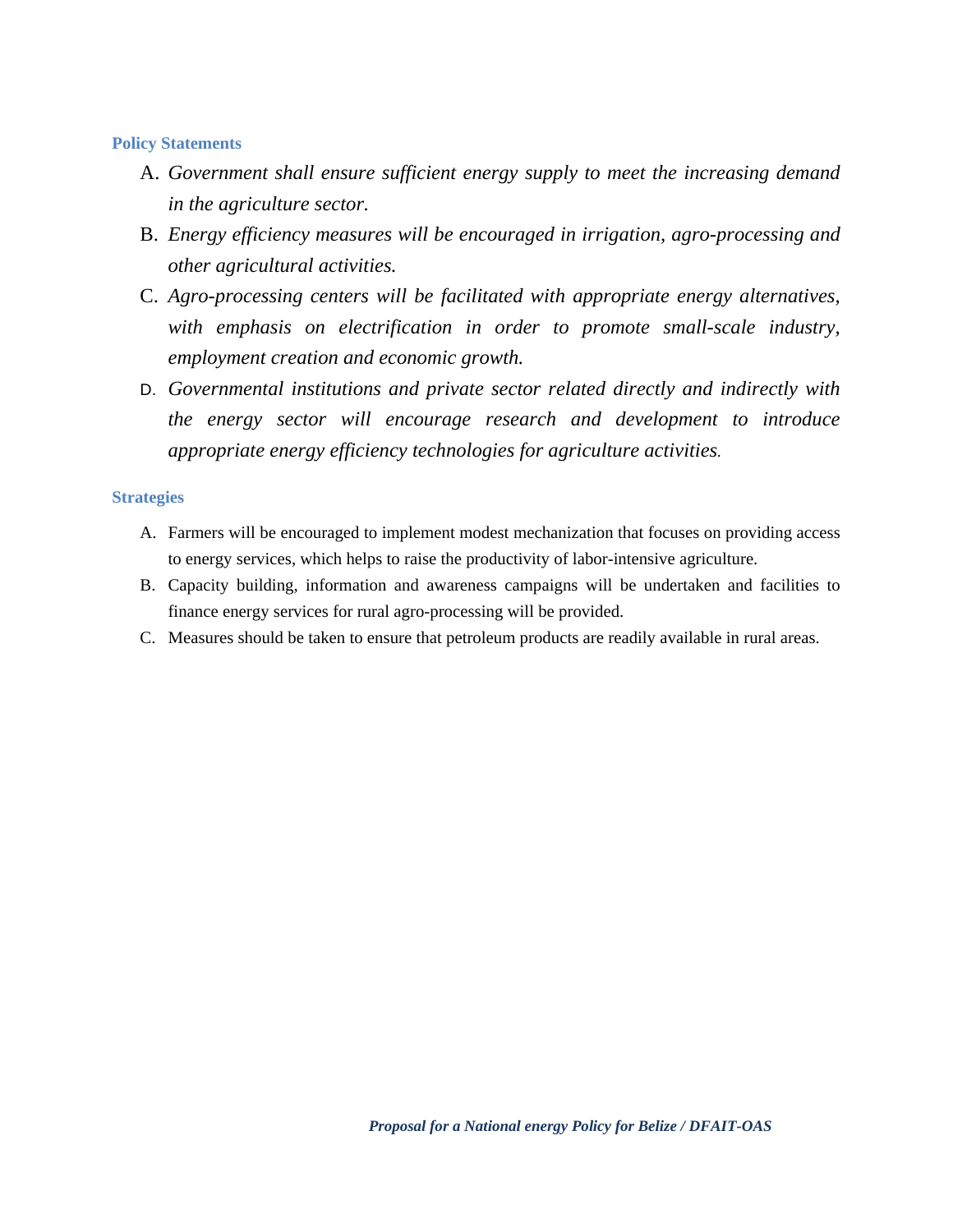## **6. Energy Supply Side Objectives and Strategies**

## **6.1 Electricity**

Access to electricity is reduced in rural areas. The power sector reform is aimed at improving the performance of the sector and increasing access to electricity nationwide at a reasonable cost by using RETs. Policy measures should aim at creating conditions that could attract private sector capital into the sector.

#### **Objective**

To increase access to safe, reliable and efficient power supply for Belizeans and to meet national, economic and social development needs.

- A. *The entry of multiple players into the generation market will be encouraged. Generation of electric power shall be fully open to private and public investors as Independent Power Producers.*
- *B. Regional cooperation and integration shall be given strong consideration in investment matters in order to exploit low cost energy sources for regional trade. In the mid-term the Public Utilities Commission will be open to strategic partnerships with technically suitable, and financially strong, investors in the region, as a step in the development of a strategy to improve relationships and create partnerships with foreign countries to import cheap electricity.*
- C. *Government is committed to extending transmission lines where feasible and will promote the use of RETs where it is not.*
	- *a. Introduce a new national grid to other parts of the country. Extensions from this grid will be made on a rational and economic basis.*
	- *b. Government is committed to setting up a rural electricity fund.*
- *D. Government will take legislative steps to criminalize electricity theft to serve as a deterrent to the significant amount of people abstracting electricity illegally.*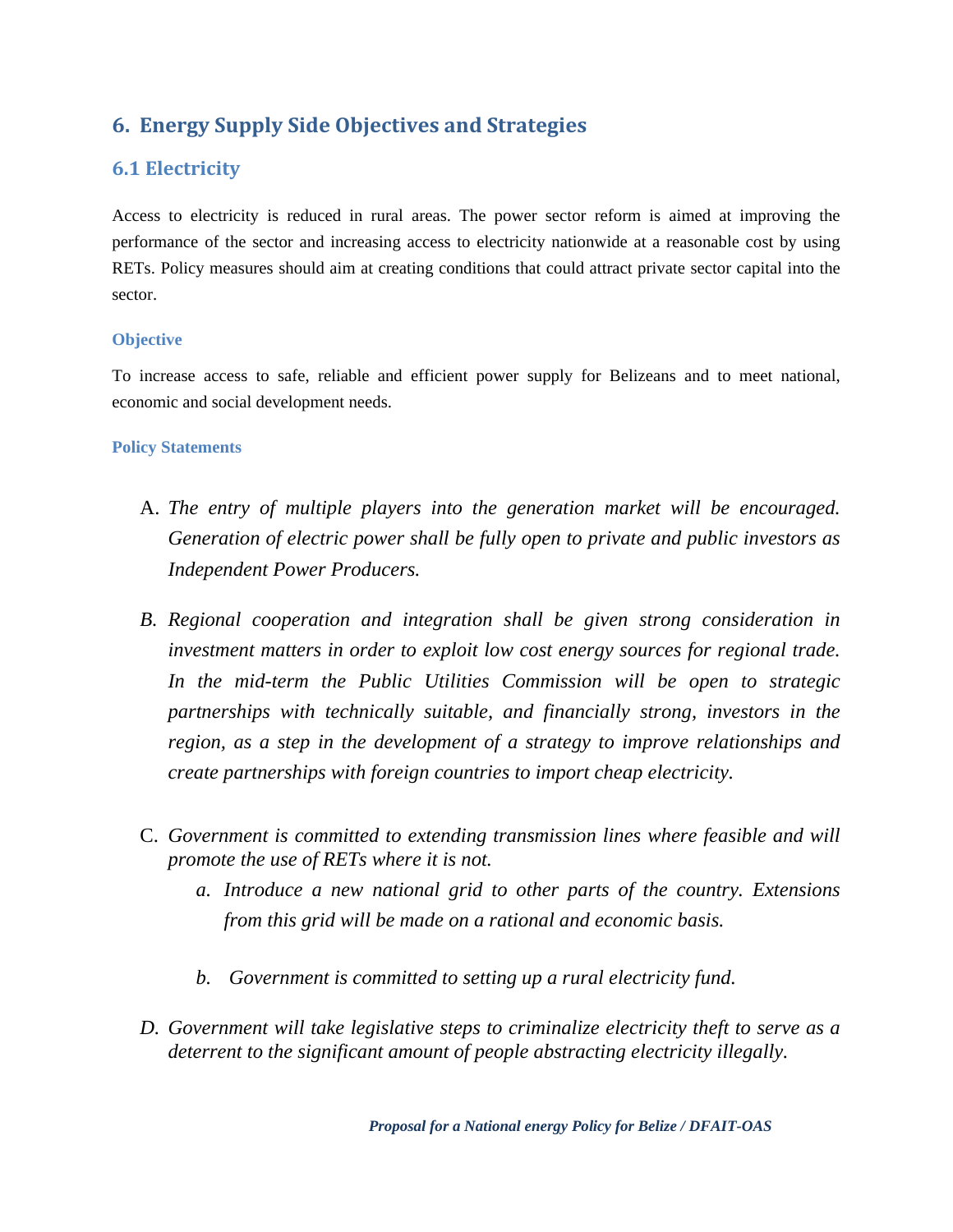#### **Strategies**

- A. Increase competition in the sector through open participation of IPPs, operate and expand the existing distribution system at minimum cost and negotiate the price of electricity to reflect the marginal cost of supply in order to achieve efficiency.
- B. Create incentives to attract private sector investment and regional interconnection; including, appropriate access to loans on concessionary terms, financial instruments, government guarantees and "smart subsidies" (or grants) for infrastructure investment.
- C. Establish a regulatory governmental body for regulation and implement a rural electrification strategy and plan along the following lines:
	- a. Progressive development of rural electrification schemes on a demand driven basis whereby capable sponsors can initiate and develop electrification projects.
	- b. Creation and capacity building of a Rural Electrification Agency.
	- c. Establishment of a Rural Electrification Committee to attract grants and loans for rural electrification schemes.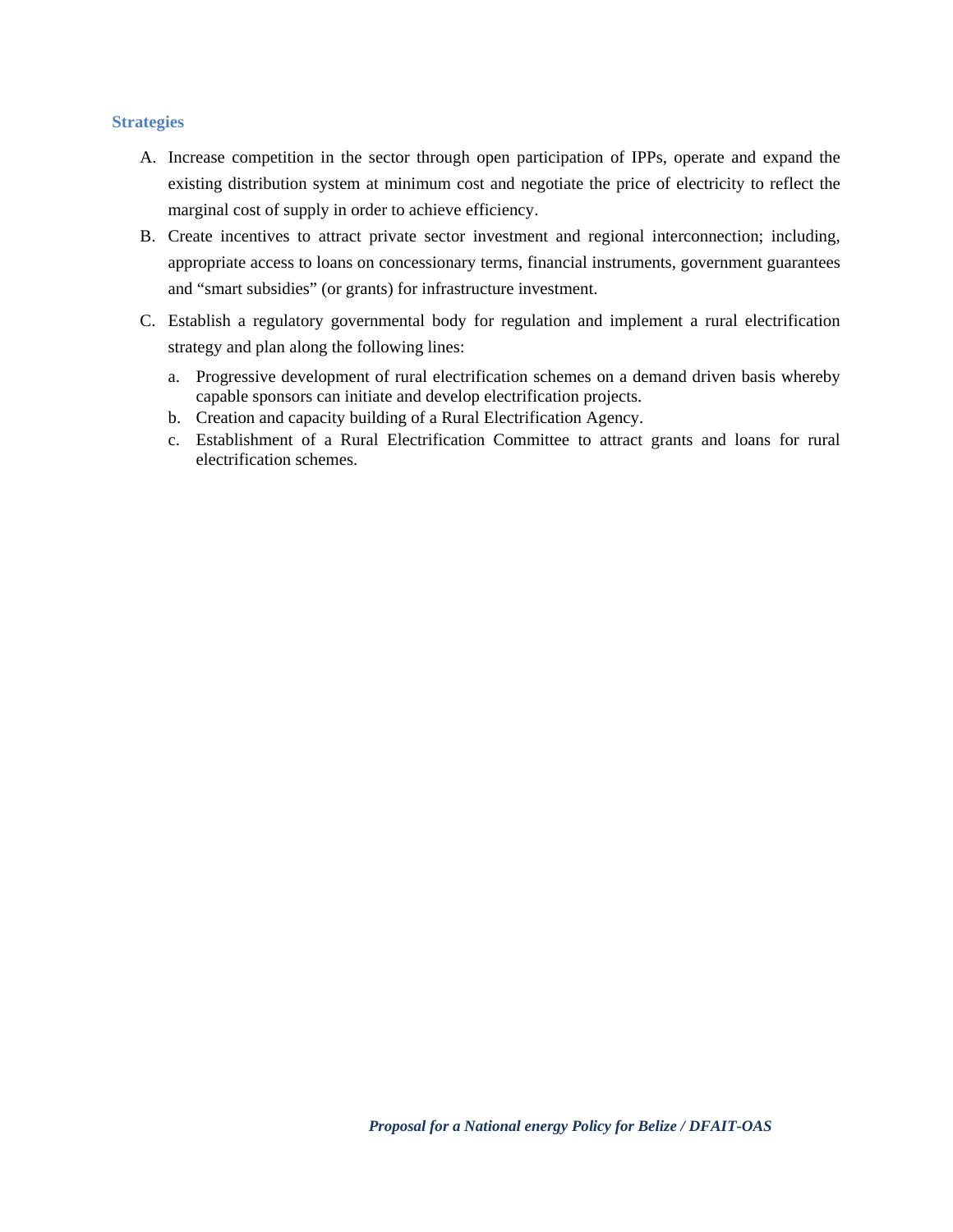## **7 Oil and Gas Exploration and Production**

## **7.1 Petroleum Exploration and Production**

The sector is in its formative years and there is room for further exploratory work and investment. There is great need to improve resources and enhance technical capacity for sustainable oil production.

**Objective:** To tap the real petroleum potential and to promote its exploitation adequately and sustainably.

#### **Policy Statements**

- *A. Petroleum exploration will be promoted in accordance with best international industry practices.*
- *B. Regional and international cooperation will be encouraged in exploration, development of infrastructure, trade, and database and capacity building.*
- C. *Major oil companies will be encouraged to invest in exploration.*

#### **General Strategies**:

- A. Create conducive conditions for attracting more investors into the sector.
- B. Develop a mitigation plan to reduce environmental hazards in all oil operations.
- C. Facilitate the acquisition of geological and geophysical data for assessing the petroleum potential.
- D. Build technical capacity and improve the efficiency of the GPD to monitor and regulate petroleum exploration and development.

#### **7.1.1 Petroleum Marketing and Sales**

Difficulties with supply, storage, importation and availability of foreign exchange need to be addressed as they have a major impact on the economy. Also of concern is the distribution network, which makes petroleum products considerably more expensive in distant rural areas.

#### **Objective**

To ensure an adequate, reliable and affordable supply of quality petroleum products for all sectors of the economy at internationally competitive and fair prices and with appropriate health, safety and environmental standards.

- *A. International standards and codes of practice will be adopted and adapted within the industry.*
- *Proposal for a National energy Policy for Belize / DFAIT-OAS*  B. *Government will keep appropriate levels of strategic stocks based on an*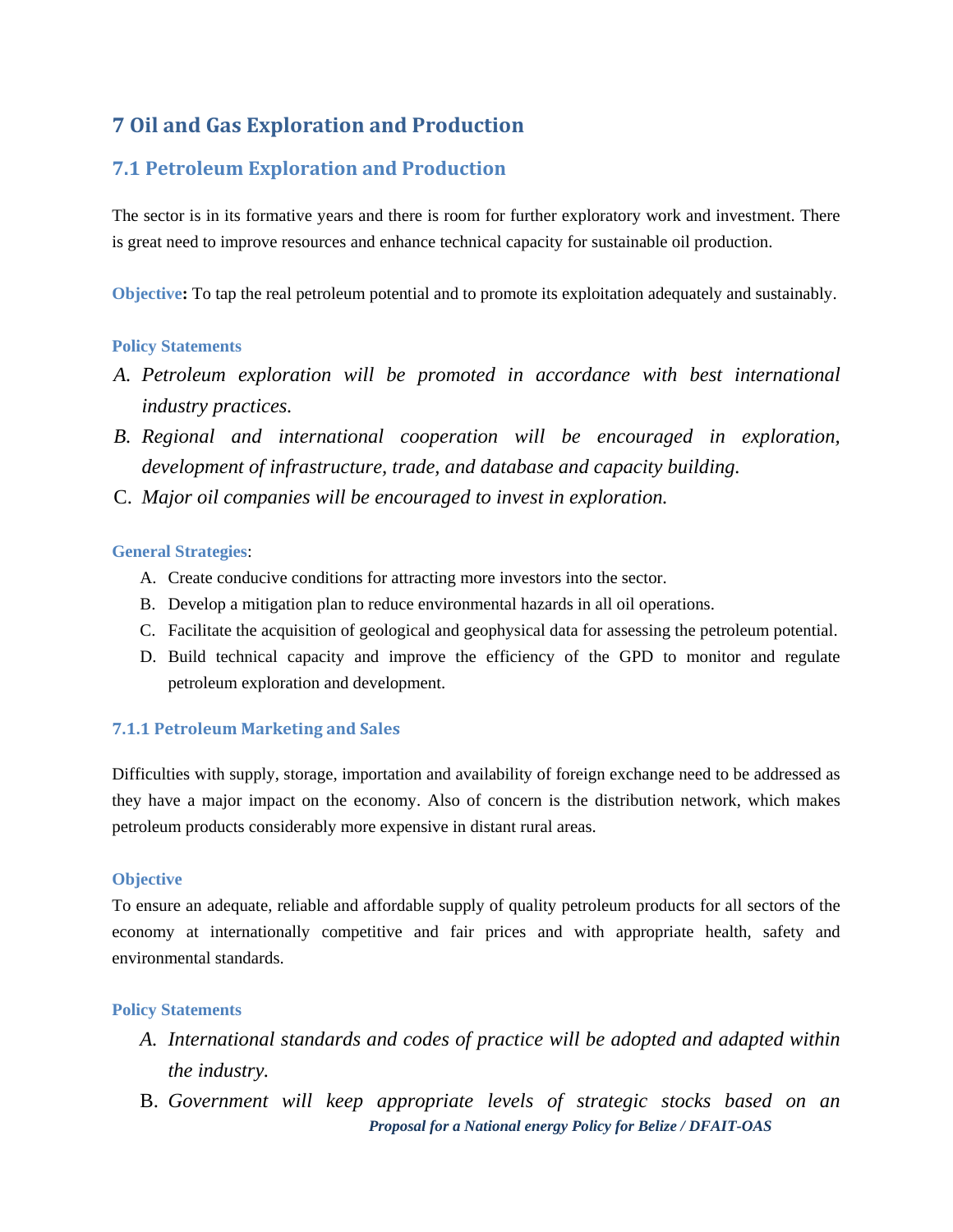*assessment of the risk of supply disruption.* 

- C. *Petroleum companies will be encouraged to extend their marketing networks to smaller towns in various parts of the country. It is envisaged that all towns with populations of more than 5,000 will be supplied with fuel directly from the marketing companies, irrespective of location.*
- *D. Government will lend its support to schemes to pool resources for the procurement of large stocks of petroleum products to result in cost reductions.*
- *E. Government will commission a study to assess the economic viability of building and operating a refinery.*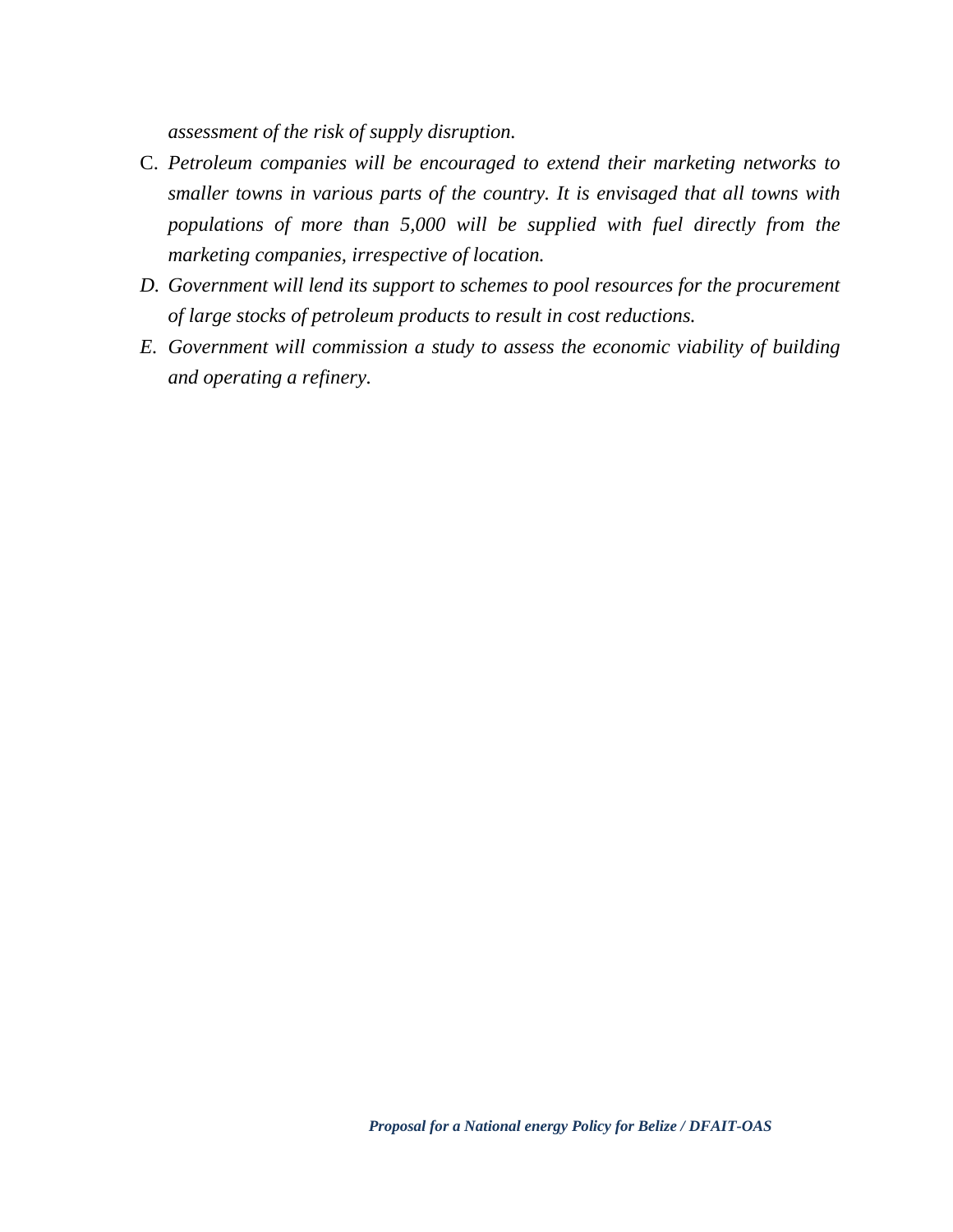## **8. Other Renewable Energy Resources**

Despite abundant renewable energy resources, rural areas are still lacking access to electricity. Proactive measures should be taken by government to address problems that prevent the effective utilization of the indigenous energy sources.

**Objective**: To develop the use of renewable energy sources for both small and large-scale applications.

#### **Policies**

- A. *Appropriate financial and administrative institutions will be set up to manage RETs. Appropriate norms, codes of practice, guidelines and standards for RETs will be instituted, thus creating an enabling environment for its sustainable development.*
- B. *Biomass conversion and end-use technologies will be promoted in order to save resources, reduce deforestation rates and land degradation, and minimize the threat of climate change.*
- C. *Environmental considerations will be included in all renewable energy planning and implementation.*
- D. *Cooperation with relevant stakeholders will be enhanced.*
- *E. Research and development in RETs will be supported.*
- *F. A central body will be set up to regulate the RETs industry.*
- *G. Government will legislate the registering of associations and organizations involved with fuel wood, charcoal and improved stoves.*
- H. *Government will consider the reduction of taxes by giving waivers for the importation of RETs equipment.*
- I. *Agro-based industries will be encouraged to produce electricity from waste.*
- J. *Manufacturing of RETs equipment will be actively pursued by encouraging its promotion and providing the necessary investments.*

#### **Strategies:**

- A. Support the dissemination of biomass and other RETs to increase their positive impact on the energy balance and the environment
- B. Facilitate adequate financing schemes for RETs by establishing sustainable financing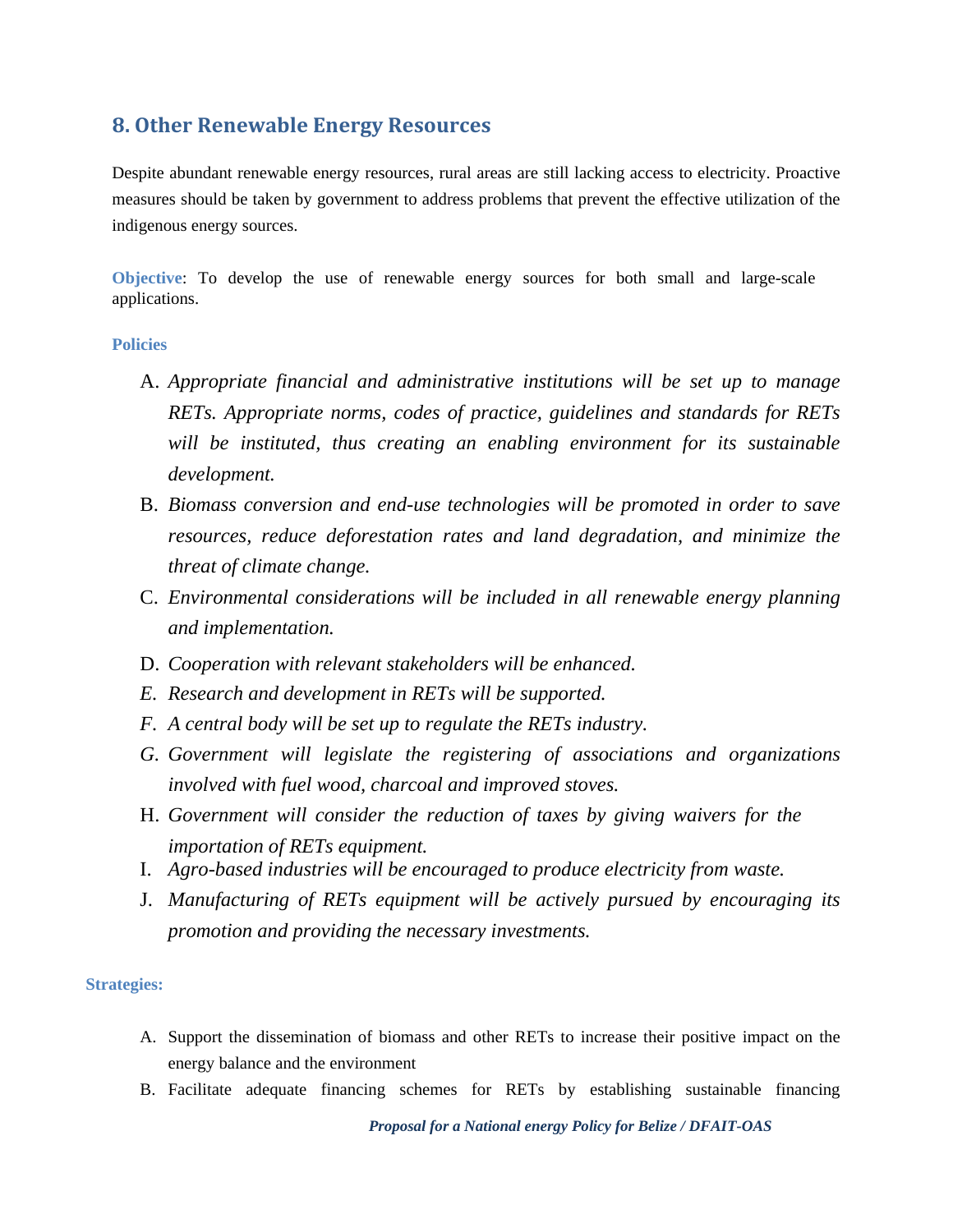mechanisms to make them more accessible

- C. Ensure that RETs producers and importers ascribe to certified performance and technical standards
- D. Include renewable energy and energy efficiency in the curricula of schools, Universities, vocational training centers and other institutions of education
- E. Support efforts to develop biomass resources in agreement with the national Forestry policy Promote Agro-forestry enterprises – including fruit trees and mechanization
- F. Encourage solar water heating in Hospitals, clinics, boarding homes, etc. for sterilization and hygiene purposes
- G. Take measures to allay fears of using solar cookers in rural areas because of cultural and traditional practices
- H. Co-operatives should be encouraged to facilitate the financing mechanism for RETs (e.g. reduce RETs importations of taxation).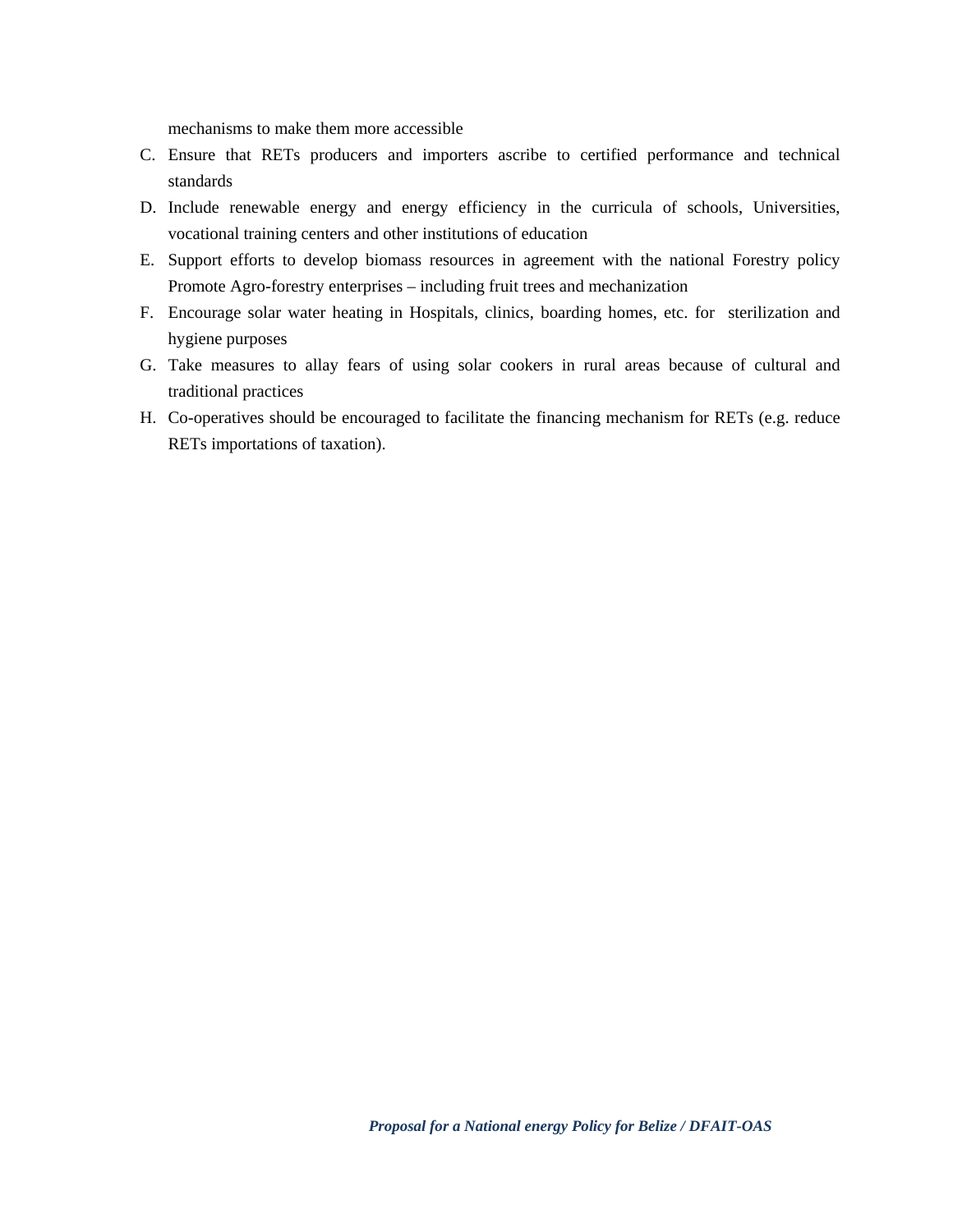## **9. LPG**

LPG is a mid-term solution as a source of energy in rural areas.

**Objective**: To develop the use of LPG for small scale applications.

#### **Policies**

*Government will actively encourage the use of LPG in urban areas. To this end Government will put in strategies and provide the necessary incentives to make the use of LPG more persistent.* 

## **10. Rural Energy**

Economic activities in rural areas are greatly influenced by energy. All aspects of rural economics, including agriculture, business, social services, poverty, and gender equality are influenced by energy services. Fuelwood is the main source of energy for most households, and access to sustainable and secure fuelwood supplies and RETs is important for rural communities' survival. Inadequate access to modern, reliable energy services is hampering economic growth and impeding agricultural mechanization and industrialization. A sustainable institutional framework that can cope with energy diversity is a key factor for successful development of rural energy. There is a need to establish an institutional framework that can mobilize, coordinate and facilitate private and public initiatives for rural energy.

Many of the measures to be taken have been addressed in specific energy sub-sectors. Those that have a significant bearing on rural energy supply are mentioned below.

#### **Objective**:

To improve the traditional methods to supply energy in rural areas and to improve the supply of commercial energy services to contribute meaningfully to the social and economic development of rural areas.

#### **Policy Statements**

- A. *A rural electrification strategy and plan shall be instituted along the following lines:* 
	- a. *Progressive development of rural electrification schemes on a demand basis whereby capable sponsors can initiate and develop electrification projects.*
- B. *Government will set up a Rural Electrification Fund to support rural electrification. The fund, to be set up and administered within the future Ministry*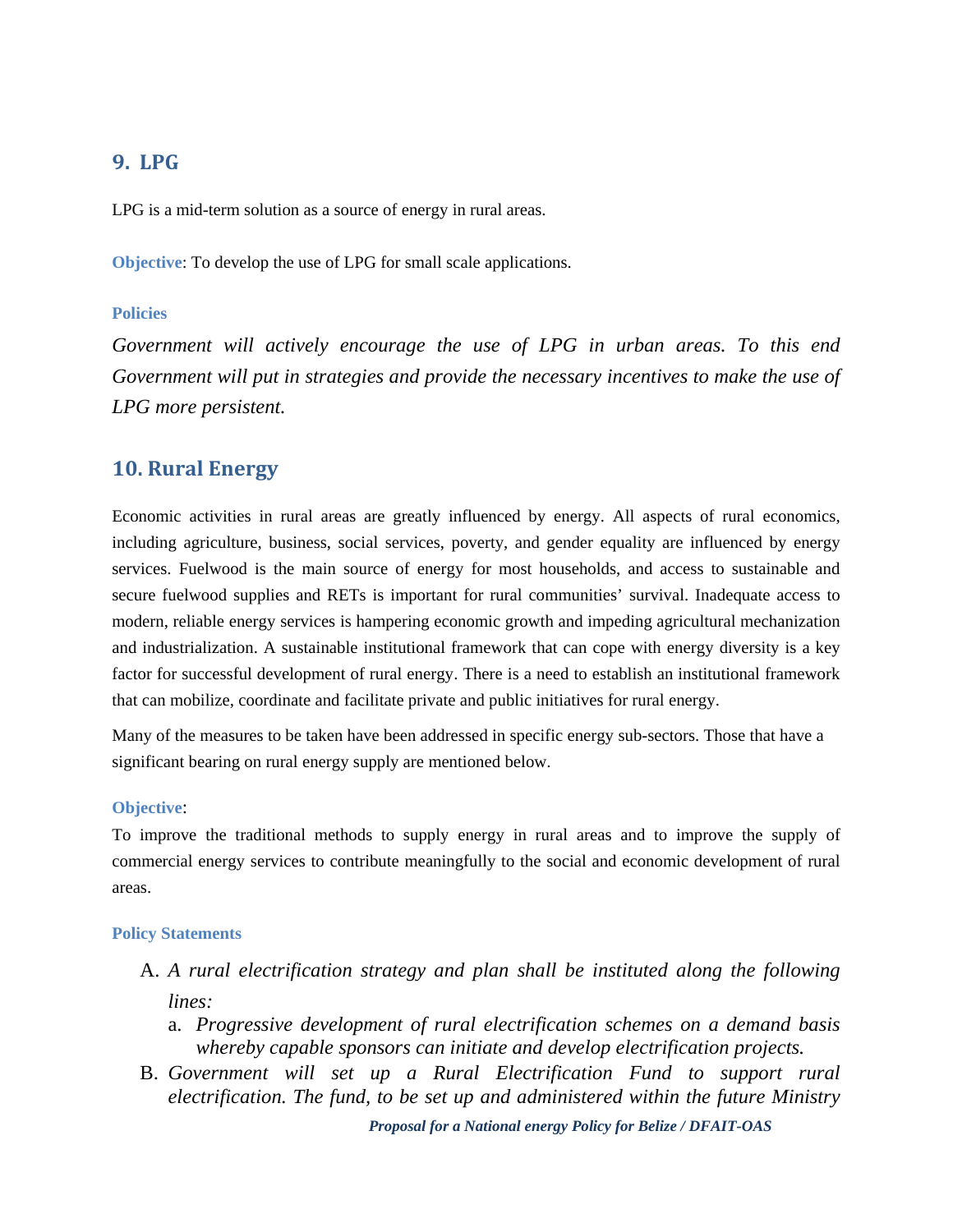*of Energy, will consist of the following contributions:* 

- a. *A levy of part of the electricity bills paid to the national utility-this requirement to include a rural electrification levy as part of the utility bills will be legislated.*
- b. *Funds provided by the government specifically for rural electrification.*
- c. *Funds provided by donors and other agencies specifically for rural electrification.*
- C. *Government will support research and development for rural energy.*
- D. *The application of alternative energy sources other than fuelwood and charcoal will be promoted in order to reduce indoor health hazards.*
- E. *Entrepreneurship and private initiative in the production and marketing of products and services for rural and renewable energy will be promoted.*
- F. *Government will ensure continued electrification of rural economic centers and make electricity accessible and affordable to low income customers.*
- G. *There will be a conscious effort to facilitate increased availability of energy services, including grid and non-grid electrification, to rural areas.*
- *H. Norms, codes of practice, standards and guidelines for cost-effective rural energy supplies will be established.*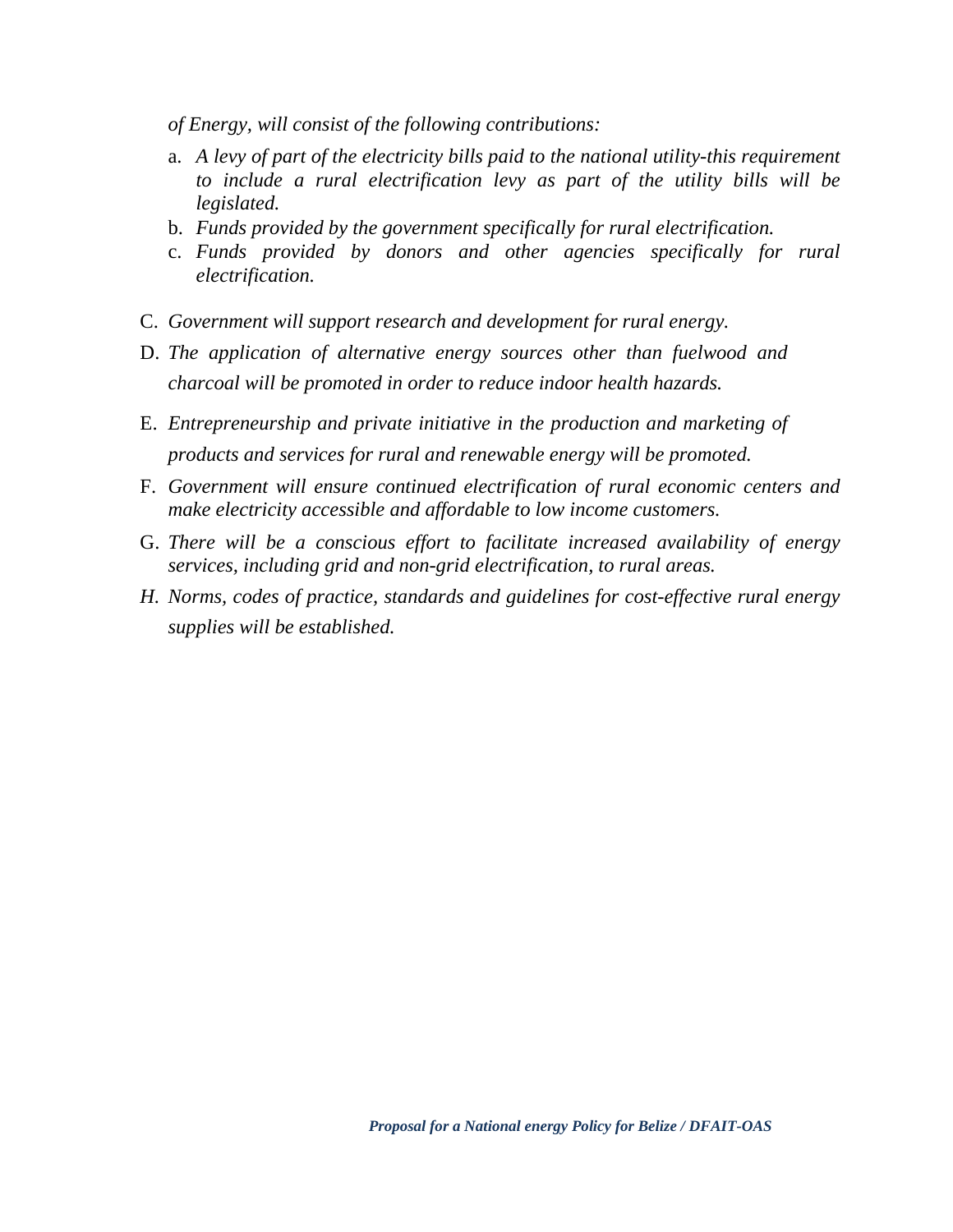## **11. CrossCutting Issues, Objectives and Strategies**

## **11.1 Energy Planning**

There is no central planning unit that oversees the energy sector, which results in poor sub sector coordination. To satisfy future energy needs it is necessary analyze the energy sector in terms of how it is fulfillment will contribute toward attaining national economic and social goals.

#### **Policy statements**

- A. *Government will establish appropriate structures and systems such as an energy unit to carry out energy planning functions within the Ministry of Energy.*
- B. *The Energy Unit will consist of planners knowledgeable in all the energy subsectors, who will liaise with ministries and agencies.*
- *C. The future Ministry of Energy will support the strengthening of sub-sectoral planning and information gathering units.*

#### **Strategies:**

A. The Government is committed to setting up an Energy Desk within the office of the Prime Minister and tasks it with developing and fulfilling all the details of the National Energy Policy prior to setting up the Energy Unit.

## **11.2 Energy Information Systems and Dissemination**

Energy information systems are policy implementation tools. Energy information collection, storage, analysis and exchange are vital for planning, policy formulation and decision-making.

In Belize information systems are lacking, which results in poor information exchange amongst energy stakeholders. Capacity to manage and analyze energy information is inadequate. There is a need to establish an adequate energy information system that will serve to mobilize human resources, raise awareness and disseminate information to stakeholders for effective policy implementation.

The Energy Desk within the Office of the Prime Minister will have the lead responsibility to delineate the responsibilities of the future "Energy Unit". The Prime Minister's office will take the lead in the implementation of this policy. Opportunities exist to integrate energy information into current communication and education programs run by other organizations. Ministries, NGOs, the private sector and academia, can all play a role in communication and education. The prospective Ministry of Energy should monitor the development of energy awareness programs and regularly assess communication strategies.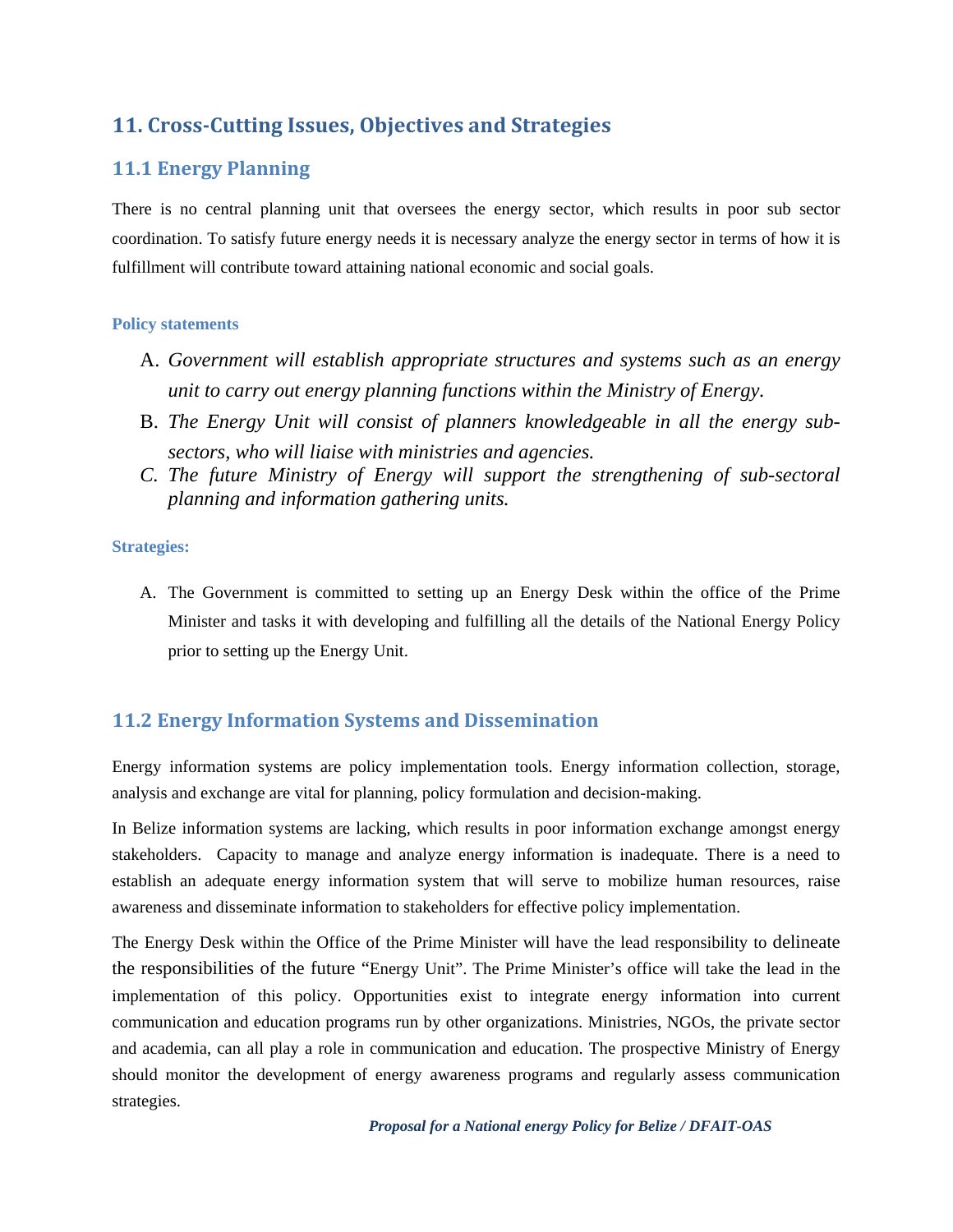#### **Policy Statement**

*A proper information and communication system will be established and strengthened in the energy sector, and human resources mobilized to undertake sensitization, advocacy and dissemination of information to stakeholders.* 

### **11.3 Energy Efficiency and Conservation**

There is a need for Government to play a role in facilitating increased efficiency in the use of energy. Barriers to the adoption of efficiency measures include:

- Lack of awareness, information and skills;
- Lack of access to efficient technologies;
- High cost of capital.

#### **Policy Statements**

- A. *Government commits itself to the promotion of energy efficiency and the development of holistic programs for households, industry and commerce.*
- *B. Energy audits in industries will be ensured by means of a new national energy information system.*

#### **11.4 Energy and Environment**

The effects of energy consumption on the environment need to be considered in all sectors. All stages of energy resources —fossil or non-fossil— exploitation, production, conversion, transport, storage and enduse can have negative impacts on the environment. Health, safety and environmental consequences of energy production and utilization must be addressed.

- *A. Environmental Impact Assessments will be required for all energy projects.*
- B. *Energy efficiency and conservation measures will serve as a means to curb emissions.*
- C. *The development of alternative energy sources, including renewable energy and wood fuel end-use, and efficient technologies to protect woodlands will be promoted.*
- D. *Programs for disaster prevention and standards for exploration, production, conversion, transport, distribution, storage, and consumption will be promoted.*
- *Proposal for a National energy Policy for Belize / DFAIT-OAS E. Government will monitor international developments and will participate in*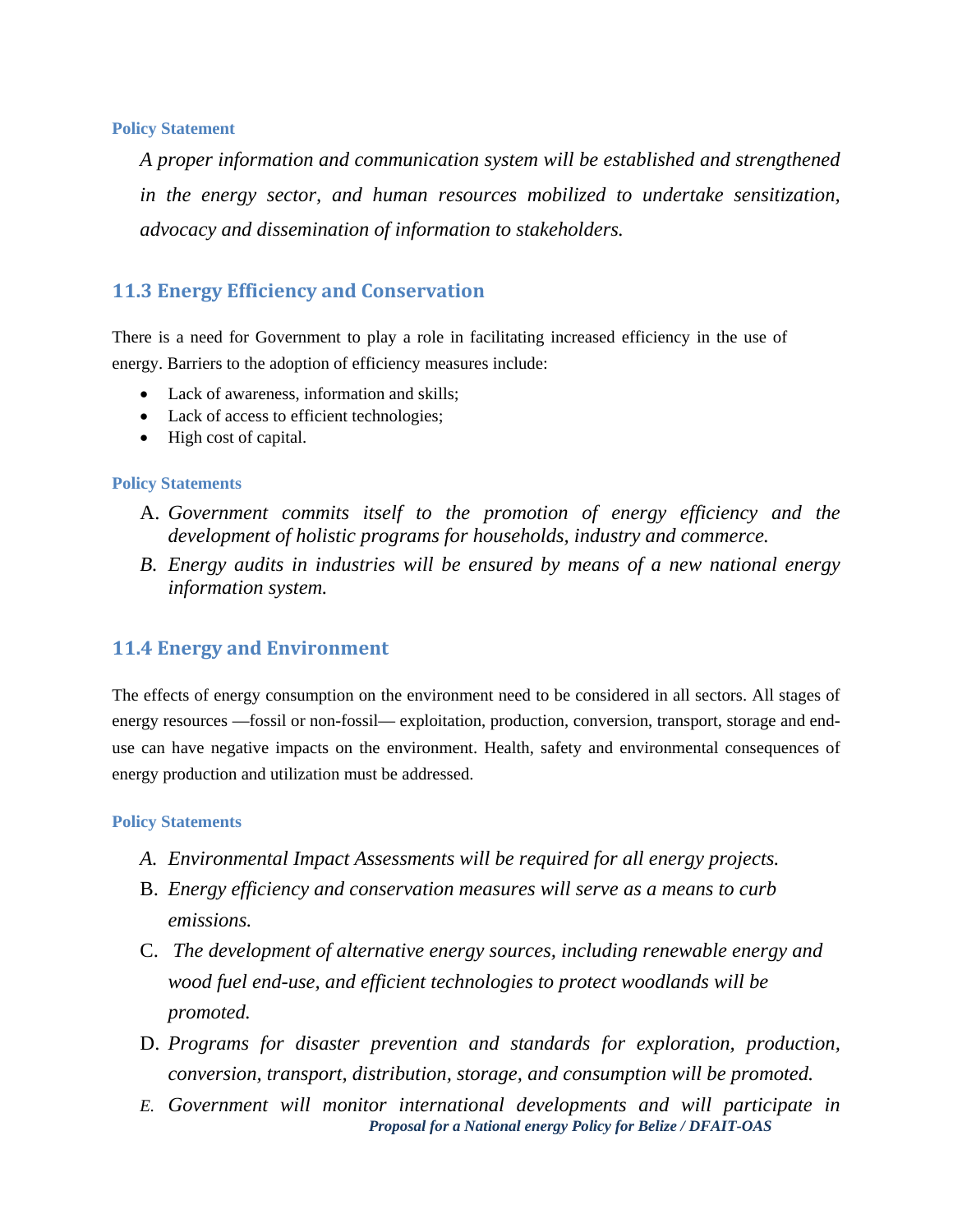*global climate change negotiations, and will strive to balance its environmental responsibilities and economic interests.* 

#### **11.5 Research and Development**

Research and Development (R&D) efforts that give rise to technological innovations in the energy sector are important as they can lead to development and economic growth. R&D issues relating to biomass, rural energy, energy end-use, affordability, and pricing mechanisms must be the focus of attention. The challenge is to overcome the inadequate financial resources and lack of skilled manpower for R&D. There is also a lack of understanding of critical energy R&D issues. Institutional coordination with respect to various ongoing research activities in the sector are lacking. Cooperation between public and private sectors in R&D of energy issues such as demand and supply management, pricing, conservation and rural energy need to be encouraged and coordinated. There is also a need to support regional and international cooperation in R&D on technological and non-technological advancement.

#### **Policy Statement**

A. *Regional and international cooperation on Research and Development in the field of innovative, environmentally sound energy technologies will be fostered.*

### **11.6 Capacity Building and Capacity Development**

Education is vital to improve the development in any country. Most Belizeans are unaware of energy use practices and options. Renewable energy and energy efficiency must be showcased in schools, vocational training centers, colleges and other learning institutions. There is also a need for mass educational and promotional efforts on energy issues targeting the public. There is a lack of trained and skilled energy experts in the sector, particularly women. In addition, there are inadequate incentives to attract and retain qualified energy experts in the sector. The present situation is also constrained by cultural and traditional influences, which inhibit gender-balanced training.

- A. *Energy education will be encouraged in school curricula, vocational training centers, colleges and other relevant learning institutions; emphasis will be put on practical aspects including physical demonstration, installations and operation.*
- *B. Local and foreign investors will be encouraged to provide training on basic skills pertaining to energy.*
- *C. Government will allocate funding and staffing to undertake and support capacity building, education and information dissemination programs.*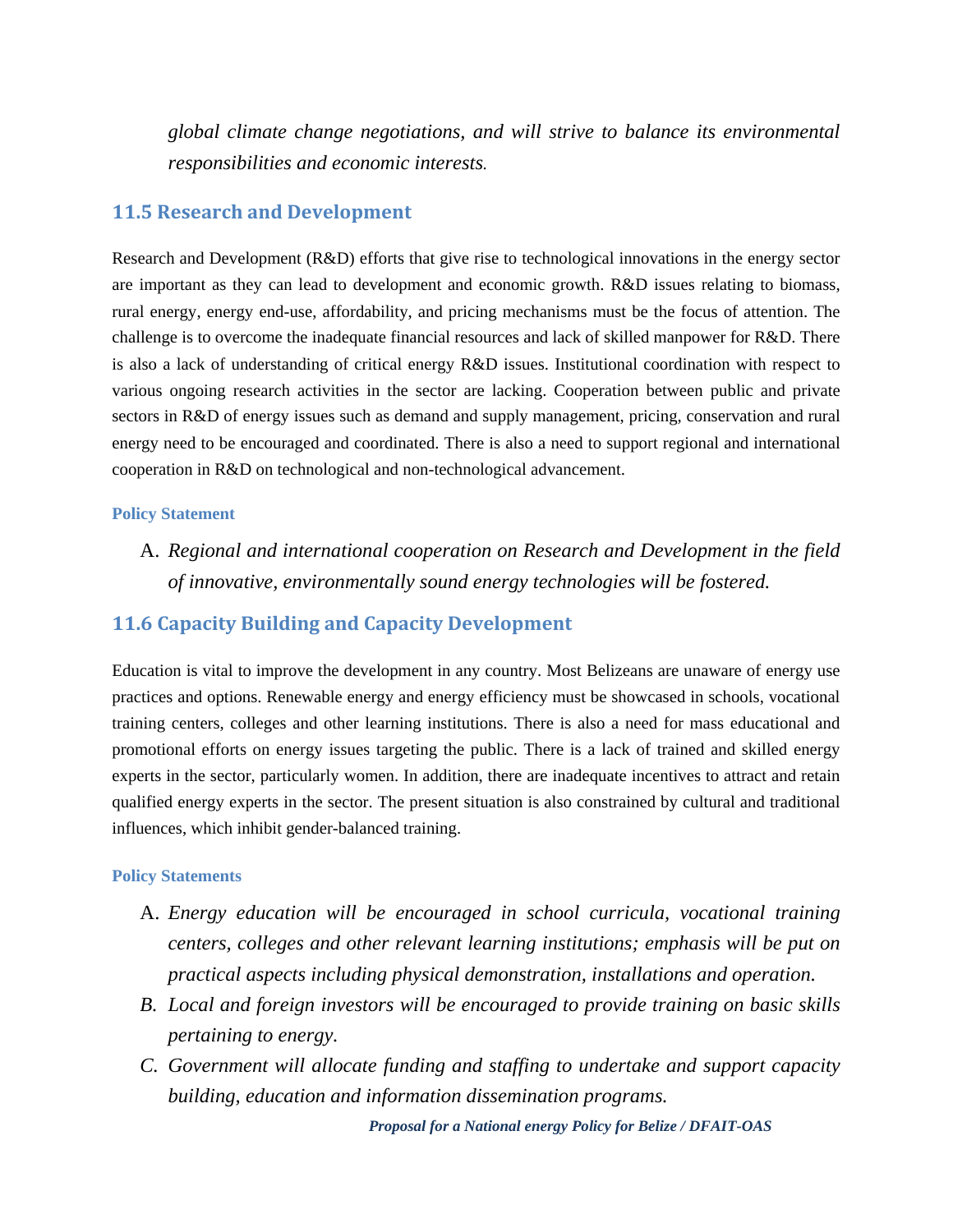## **11.7 International and Regional Energy Trade and Cooperation**

Cooperation between neighboring countries in the Caribbean and Central America is vital for development and economic growth. Belize is a member of various regional and international organizations, including CARICOM, DR-CAFTA, PETROCARIBE, OLADE, OAS, UN, etc. In addition the European Union has many funded several activities in Belize.

Potential benefits derived from regional and international energy trade and cooperation must be maximized. Belize must deepen its ties with other countries in the region. Joint development of shared energy resources must be encouraged as a means to enhance cooperation and energy security.

#### **Policy Statements**

- A. *Government will encourage collaboration within the Central American countries in the area of energy emphasizing future interconnections.*
- *B. Government will facilitate international collaboration in research and exchange of information. Government will facilitate regional cooperation, including energy trade, information exchange, capacity building and the training of energy specialists.*

## **11.8 Fiscal and Pricing Issues**

Fiscal policies have a direct effect on energy prices, thus affecting structural demand for energy products. The selective use of fiscal mechanisms can be very effective for achieving energy policy objectives, such as encouraging fuel switching, rising dedicated sources of finance for particular needs and encouraging more efficient environmental and resource management. On the other hand, unfettered use of fiscal mechanisms can lead to unintended consequences. It is therefore essential that fiscal policies be in line with energy policies, particularly as competition increases between energy service providers.

- A. *Government may use selective fiscal mechanisms in promoting the use of certain types of fuels with the intention of satisfying future energy needs. This will however be done within a limited timeframe to avoid introducing structural distortions into the market.*
- B. *Government may consider the use of selective fiscal mechanisms in order to increase access to energy services, especially to the poor, and also to enable the effective dissemination of some RETs into the market.*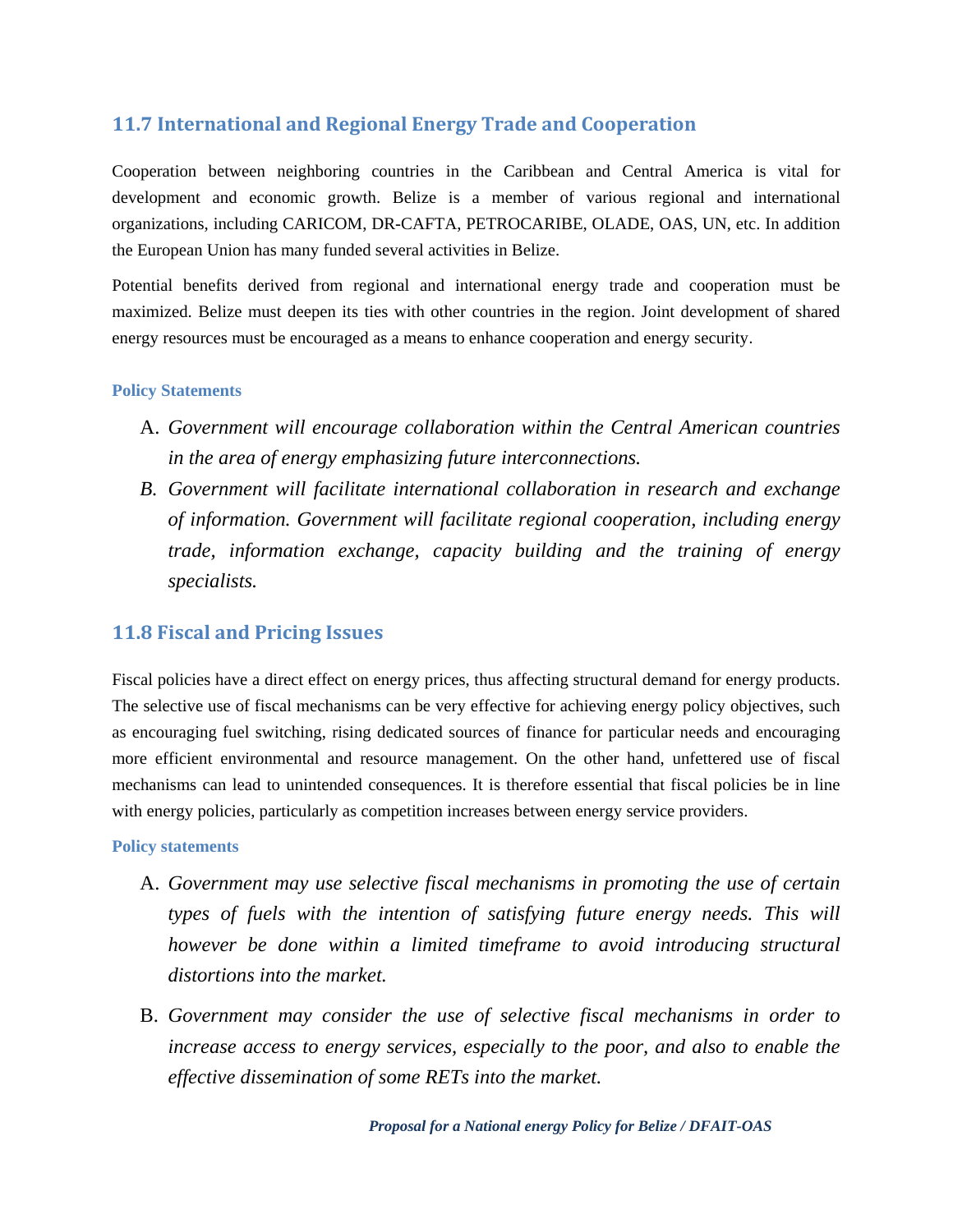#### **11.9 Energy Investment**

Domestic and international investors must be made aware of the potential for investment within the energy sector. Public and private sector should be encouraged to invest in the provision of energy services. Furthermore, there is a need to facilitate and encourage investment in the development of alternative sources of energy, putting emphasis on the utilization of indigenous resources.

#### **Policy Statements**

- A. *Private initiatives will be promoted, and local and foreign investors made aware of the potential within the energy sector.*
- B. *Government will ensure that a transparent and predictable institutional framework that includes incentives is in place to provide for an enabling environment for investment in the energy sector.*

## **11.10 Gender Issues**

Gender issues in the energy sector need to focus on energy needs and resource ownership from both the demand and supply of energy. On the demand side, men and women have different energy needs given their different socio-cultural and traditional roles. On the supply side, women are underrepresented at all levels of energy generation, transmission and distribution. There is a gender imbalance at various levels of planning and decision-making. On the demand side, especially in rural areas, there is a need to alleviate women's task of searching for energy, especially wood-fuel. Women should be encouraged to participate in energy related education, training, programs and projects, planning and decision-making.

- *A. Gender equality within the energy sub-sectors both on the demand and supply side will be promoted.*
- *B. Education and training for women in all aspects of energy will be facilitated.*
- *C. Government will promote awareness on gender issues concerning social roles with respect to energy, including training on technologies.*
- *D. Government will promote gender awareness and advocacy in the energy sector.*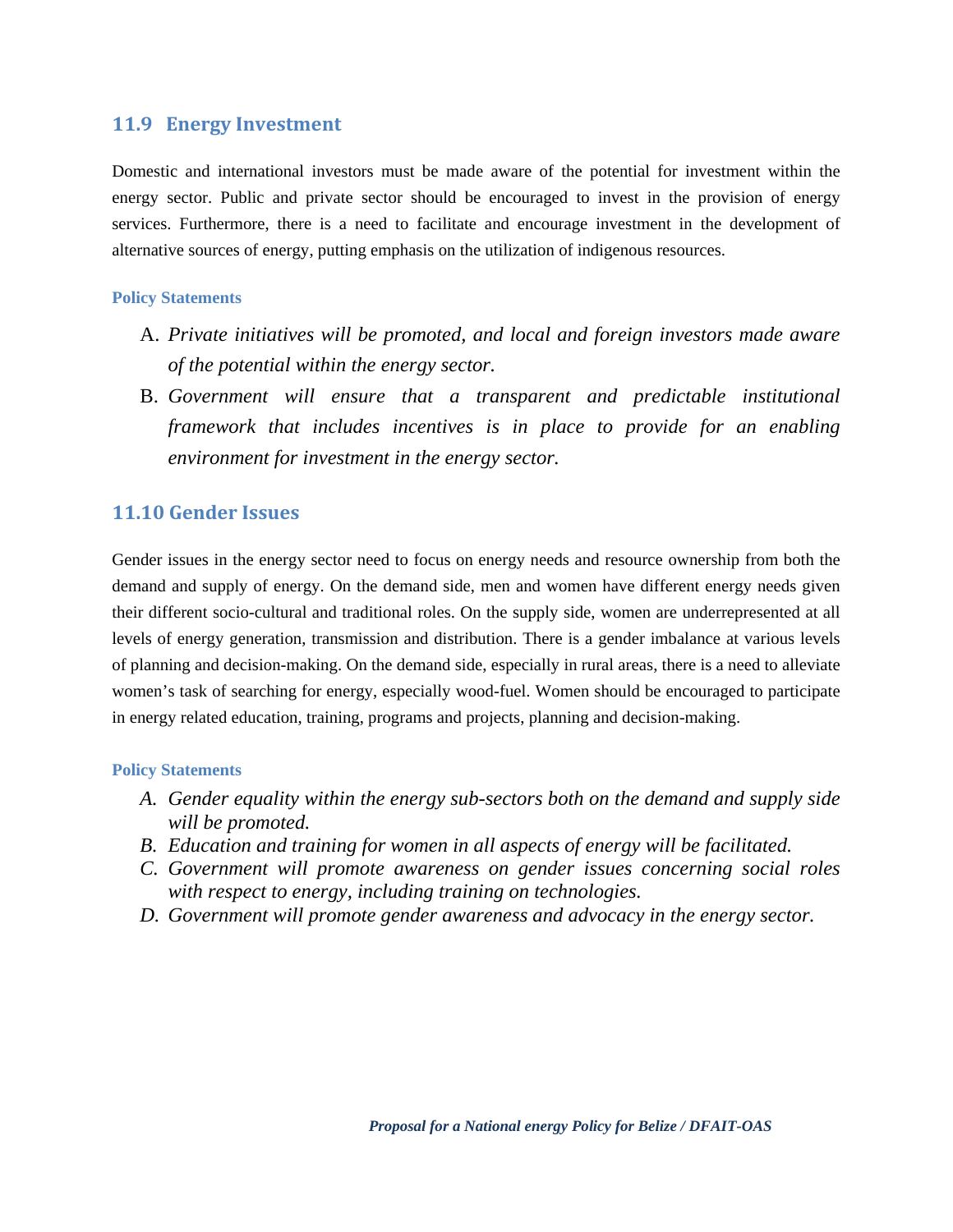## **12. Governance and Institutional Capacity**

Governance is the complex set of processes and control relationships that occurs between various players. In the energy sector of Belize, these players include parliament, cabinet, ministries dealing with energy and power issues, the Minister of Public Utilities, the Minister of Natural Resources and the Environment, the PUC, various government departments at the national, provincial and local levels, energy suppliers, energy consumers, the regulator, other stakeholders (including organized labor, civic organizations, NGOs, researchers, consultants, financiers, contractors, equipment manufacturers and marketers), and foreign donor agencies and organizations. The range of players and the complexity of their relationships make energy sector governance difficult to understand in Belize.

Further, Belize's energy portfolio falls under various ministries. The centralization of the administration of energy is vital to ensure responsible management of the sector and improve governance.

#### **Objective**

- A. To institute a new governance structure for the energy sector that will meet the challenge of developing a consistent energy governance framework which addresses in an integrated manner the key issues that will guide policy formulation and implementation. In this respect the energy governance objectives seek to:
	- a. Increase the understanding and role of all Governmental institutions related with the Energy sector with the implementation of the National Energy Policy.
	- b. Implement energy policy and, in so doing, achieve the economic, social, political goals.

- A. *As a first step, the creation of an Energy Desk under the Prime Minister's Office will help support the implementation of the NEP.*
- *B. Government commits to appoint a Minister of Energy who will be responsible for the governance of the energy sector, including the integration of long term energy policies, communication with relevant stakeholders, management of regional and international cooperation and ensuring that appropriate institutions are established to achieve energy policy objectives. The Minister will also be responsible for overall coordination and energy planning.*
- *C. Government is committed to set up an independent National Energy Unit in the medium term that will be responsible of technical support for all energy planning, coordination and regulation. The Energy Unit will function as an observer, data gatherer and analysis body of the energy sector at the national level in order to*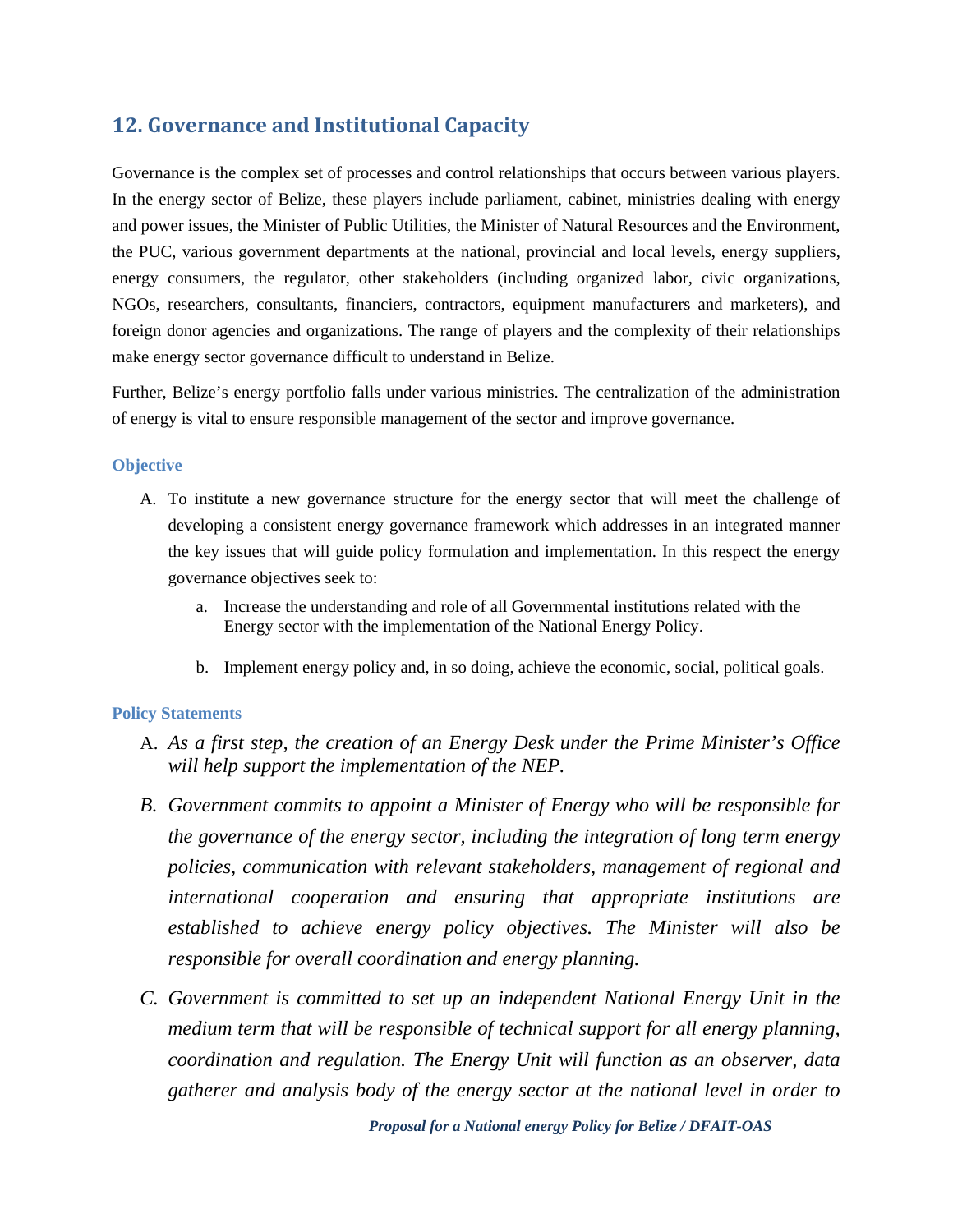*assist the Ministry of Energy and other national authorities in the reasonable implementation and monitoring of energy related policies and laws. The Energy Unit will provide advice on energy issues and activities inter alia, creating a discussion forum among governmental institutions, the private sector and public stakeholders. It will have the primary responsibility of updating and improving the National Energy Policy and the Sustainable Energy Action Plan, so that the overall objectives of the energy sector are achieved in the shortest possible time.* 

- *D. Cabinet will assist with the coordination and implementation of energy policy and ensure its integration with other sectoral policies. Parliament will be responsible for the approval or amendment of energy legislation. Parliamentary Committees are responsible for considering proposals for new or amended legislation and supervising the actions of the ministries especially as they relate to the budget. PUC will continue as an autonomous authority body, with responsibility for regulating the electricity, water and telecommunication sectors. It will be responsible for ensuring that all customers have safe, reliable and high-quality services at affordable rates, while allowing a reasonable return on investment, so as to foster an environment that will stimulate national growth. In addition, it will promote the introduction of certain minimum percentage of RETs in electricity generation.*
- E. *Government supports the present sub sectoral split of the energy sector which is as follows:* 
	- a.*Ministry of Energy including power-electricity, hydro and other renewable energy resources.*
	- b. *Ministry of Natural Resources and the Environment -the traditional energy sector which includes mainly biomass.*
	- c.*Ministry of Economic Development, Commerce and Industry, and Consumer Protection -petroleum marketing and sales.*
	- d. *Geology and Petroleum Department responsible for petroleum exploration and production.*
	- e.*Ministry of Natural Resources and the Environment exploration and exploitation of minerals*
- *F. Government commits itself to the gradual consolidation of the energy sector over the medium term.*